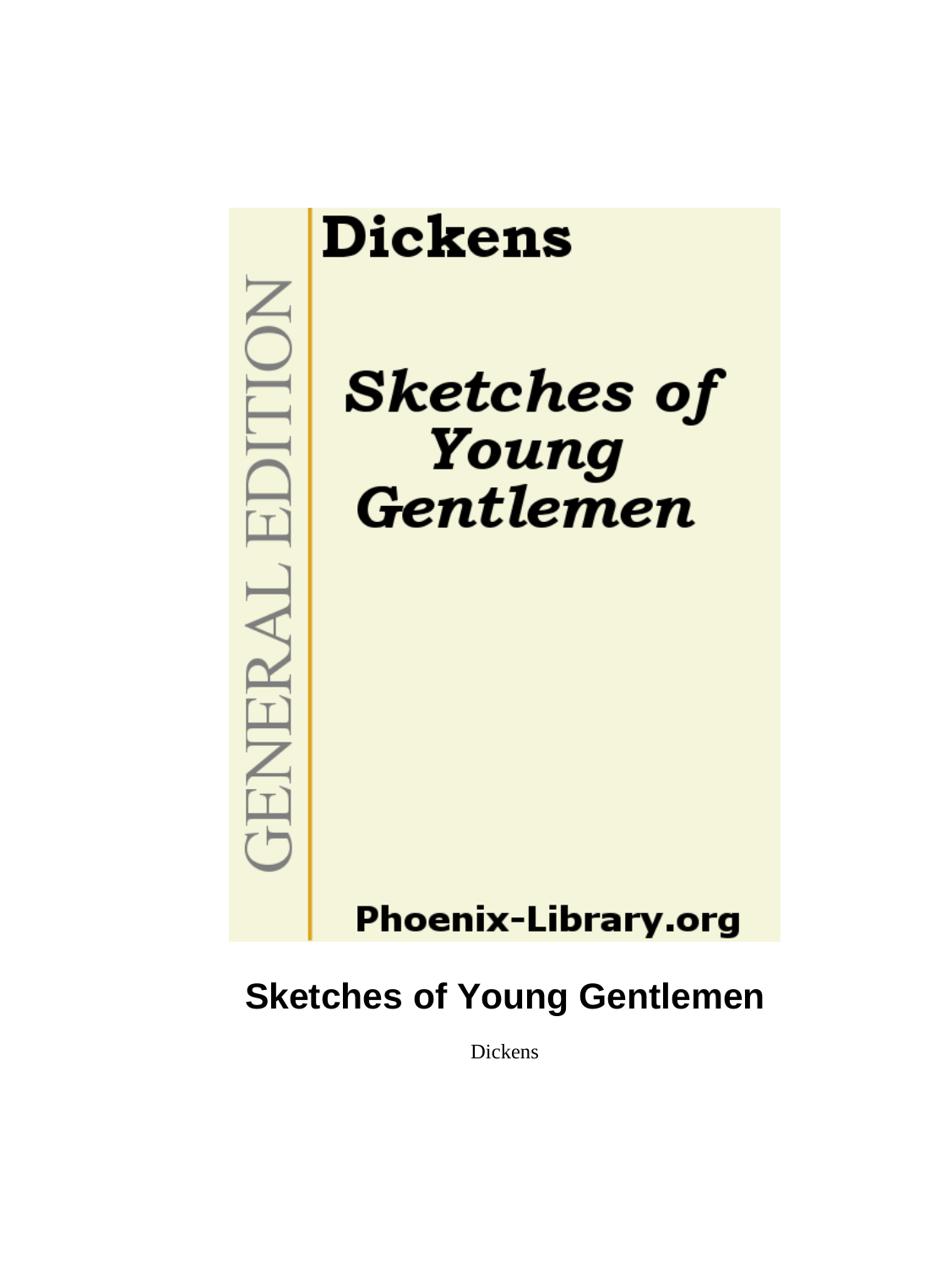[About Phoenix−Edition](#page-35-0) **[Copyright](#page-36-0)**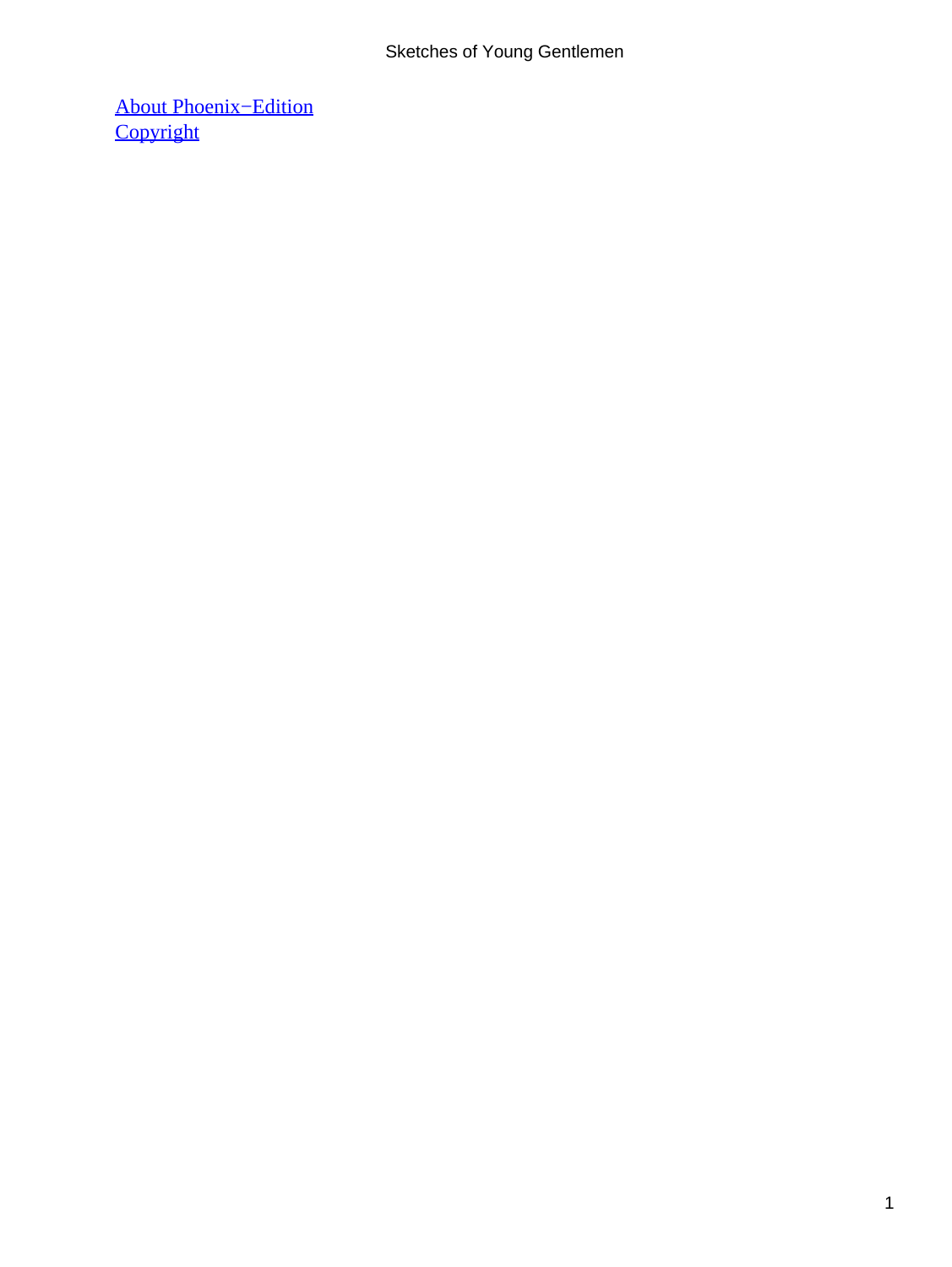#### *S*KETCHES **OF YOUNG GENTLEMEN**

## TO **THE YOUNG LADIES OF THE UNITED KINGDOM OF GREAT BRITAIN AND IRELAND; ALSO THE YOUNG LADIES OF THE PRINCIPALITY OF WALES,** AND **LIKEWISE THE YOUNG LADIES RESIDENT IN THE ISLES OF GUERNSEY, JERSEY, ALDERNEY,** AND **SARK,** THE **HUMBLE DEDICATION OF THEIR DEVOTED ADMIRER,**

#### **SHEWETH,** −

**THAT** your Dedicator has perused, with feelings of virtuous indignation, a work purporting to be 'Sketches of Young Ladies;' written by Quiz, illustrated by Phiz, and published in one volume, square twelvemo.

**THAT** after an attentive and vigilant perusal of the said work, your Dedicator is humbly of opinion that so many libels, upon your Honourable sex, were never contained in any previously published work, in twelvemo or any other mo.

**THAT** in the title page and preface to the said work, your Honourable sex are described and classified as animals; and although your Dedicator is not at present prepared to deny that you ARE animals, still he humbly submits that it is not polite to call you so.

**THAT** in the aforesaid preface, your Honourable sex are also described as Troglodites, which, being a hard word, may, for aught your Honourable sex or your Dedicator can say to the contrary, be an injurious and disrespectful appellation.

**THAT** the author of the said work applied himself to his task in malice prepense and with wickedness aforethought; a fact which, your Dedicator contends, is sufficiently demonstrated, by his assuming the name of Quiz, which, your Dedicator submits, denotes a foregone conclusion, and implies an intention of quizzing.

**THAT** in the execution of his evil design, the said Quiz, or author of the said work, must have betrayed some trust or confidence reposed in him by some members of your Honourable sex, otherwise he never could have acquired so much information relative to the manners and customs of your Honourable sex in general.

**THAT** actuated by these considerations, and further moved by various slanders and insinuations respecting your Honourable sex contained in the said work, square twelvemo, entitled 'Sketches of Young Ladies,' your Dedicator ventures to produce another work, square twelvemo, entitled 'Sketches of Young Gentlemen,' of which he now solicits your acceptance and approval.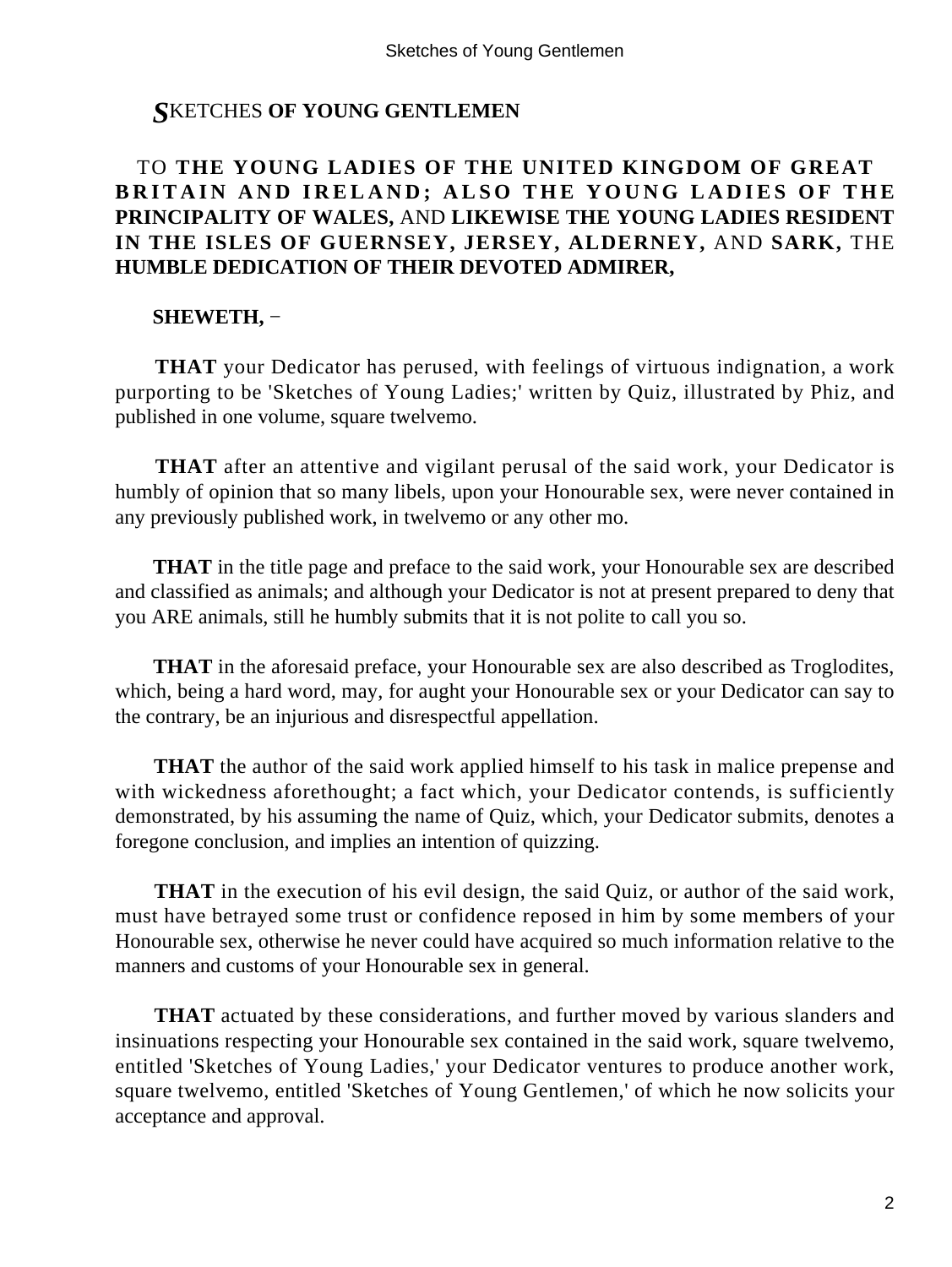**THAT** as the Young Ladies are the best companions of the Young Gentlemen, so the Young Gentlemen should be the best companions of the Young Ladies; and extending the comparison from animals (to quote the disrespectful language of the said Quiz) to inanimate objects, your Dedicator humbly suggests, that such of your Honourable sex as purchased the bane should possess themselves of the antidote, and that those of your Honourable sex who were not rash enough to take the first, should lose no time in swallowing the last, −prevention being in all cases better than cure, as we are informed upon the authority, not only of general acknowledgment, but also of traditionary wisdom.

**THAT** with reference to the said bane and antidote, your Dedicator has no further remarks to make, than are comprised in the printed directions issued with Doctor Morison's pills; namely, that whenever your Honourable sex take twenty−five of Number, 1, you will be pleased to take fifty of Number 2, without delay.

And your Dedicator shall ever pray,

## THE **BASHFUL YOUNG GENTLEMAN**

 We found ourself seated at a small dinner party the other day, opposite a stranger of such singular appearance and manner, that he irresistibly attracted our attention.

 This was a fresh−coloured young gentleman, with as good a promise of light whisker as one might wish to see, and possessed of a very velvet−like, soft−looking countenance. We do not use the latter term invidiously, but merely to denote a pair of smooth, plump, highly−coloured cheeks of capacious dimensions, and a mouth rather remarkable for the fresh hue of the lips than for any marked or striking expression it presented. His whole face was suffused with a crimson blush, and bore that downcast, timid, retiring look, which betokens a man ill at ease with himself.

 There was nothing in these symptoms to attract more than a passing remark, but our attention had been originally drawn to the bashful young gentleman, on his first appearance in the drawing−room above− stairs, into which he was no sooner introduced, than making his way towards us who were standing in a window, and wholly neglecting several persons who warmly accosted him, he seized our hand with visible emotion, and pressed it with a convulsive grasp for a good couple of minutes, after which he dived in a nervous manner across the room, oversetting in his way a fine little girl of six years and a quarter old − and shrouding himself behind some hangings, was seen no more, until the eagle eye of the hostess detecting him in his concealment, on the announcement of dinner, he was requested to pair off with a lively single lady, of two or three and thirty.

 This most flattering salutation from a perfect stranger, would have gratified us not a little as a token of his having held us in high respect, and for that reason been desirous of our acquaintance, if we had not suspected from the first, that the young gentleman, in making a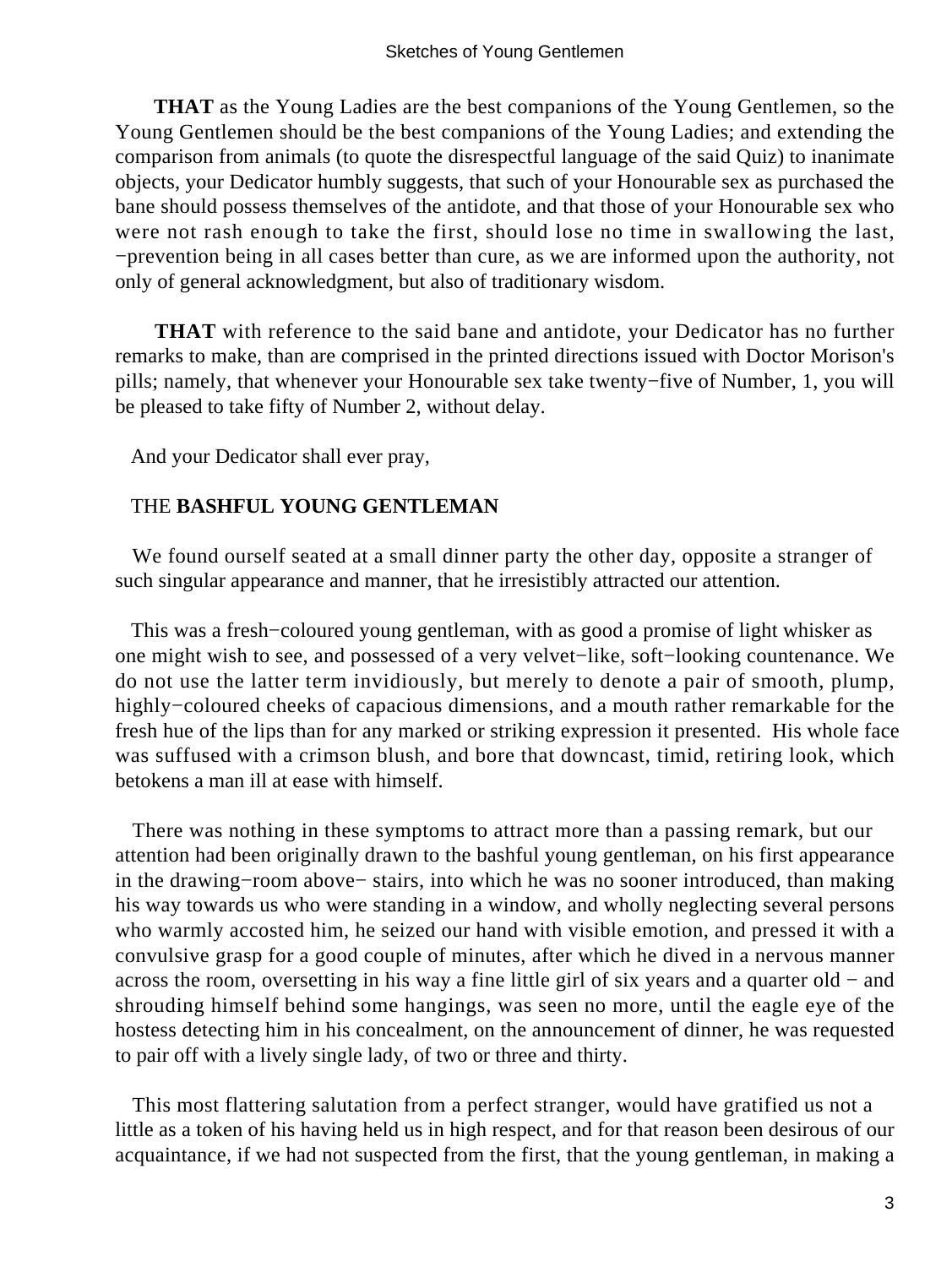desperate effort to get through the ceremony of introduction, had, in the bewilderment of his ideas, shaken hands with us at random. This impression was fully confirmed by the subsequent behaviour of the bashful young gentleman in question, which we noted particularly, with the view of ascertaining whether we were right in our conjecture.

 The young gentleman seated himself at table with evident misgivings, and turning sharp round to pay attention to some observation of his loquacious neighbour, overset his bread. There was nothing very bad in this, and if he had had the presence of mind to let it go, and say nothing about it, nobody but the man who had laid the cloth would have been a bit the wiser; but the young gentleman in various semi−successful attempts to prevent its fall, played with it a little, as gentlemen in the streets may be seen to do with their hats on a windy day, and then giving the roll a smart rap in his anxiety to catch it, knocked it with great adroitness into a tureen of white soup at some distance, to the unspeakable terror and disturbance of a very amiable bald gentleman, who was dispensing the contents. We thought the bashful young gentleman would have gone off in an apoplectic fit, consequent upon the violent rush of blood to his face at the occurrence of this catastrophe.

 From this moment we perceived, in the phraseology of the fancy, that it was 'all up' with the bashful young gentleman, and so indeed it was. Several benevolent persons endeavoured to relieve his embarrassment by taking wine with him, but finding that it only augmented his sufferings, and that after mingling sherry, champagne, hock, and moselle together, he applied the greater part of the mixture externally, instead of internally, they gradually dropped off, and left him to the exclusive care of the talkative lady, who, not noting the wildness of his eye, firmly believed she had secured a listener. He broke a glass or two in the course of the meal, and disappeared shortly afterwards; it is inferred that he went away in some confusion, inasmuch as he left the house in another gentleman's coat, and the footman's hat.

 This little incident led us to reflect upon the most prominent characteristics of bashful young gentlemen in the abstract; and as this portable volume will be the great text−book of young ladies in all future generations, we record them here for their guidance and behoof.

 If the bashful young gentleman, in turning a street corner, chance to stumble suddenly upon two or three young ladies of his acquaintance, nothing can exceed his confusion and agitation. His first impulse is to make a great variety of bows, and dart past them, which he does until, observing that they wish to stop, but are uncertain whether to do so or not, he makes several feints of returning, which causes them to do the same; and at length, after a great quantity of unnecessary dodging and falling up against the other passengers, he returns and shakes hands most affectionately with all of them, in doing which he knocks out of their grasp sundry little parcels, which he hastily picks up, and returns very muddy and disordered. The chances are that the bashful young gentleman then observes it is very fine weather, and being reminded that it has only just left off raining for the first time these three days, he blushes very much, and smiles as if he had said a very good thing. The young lady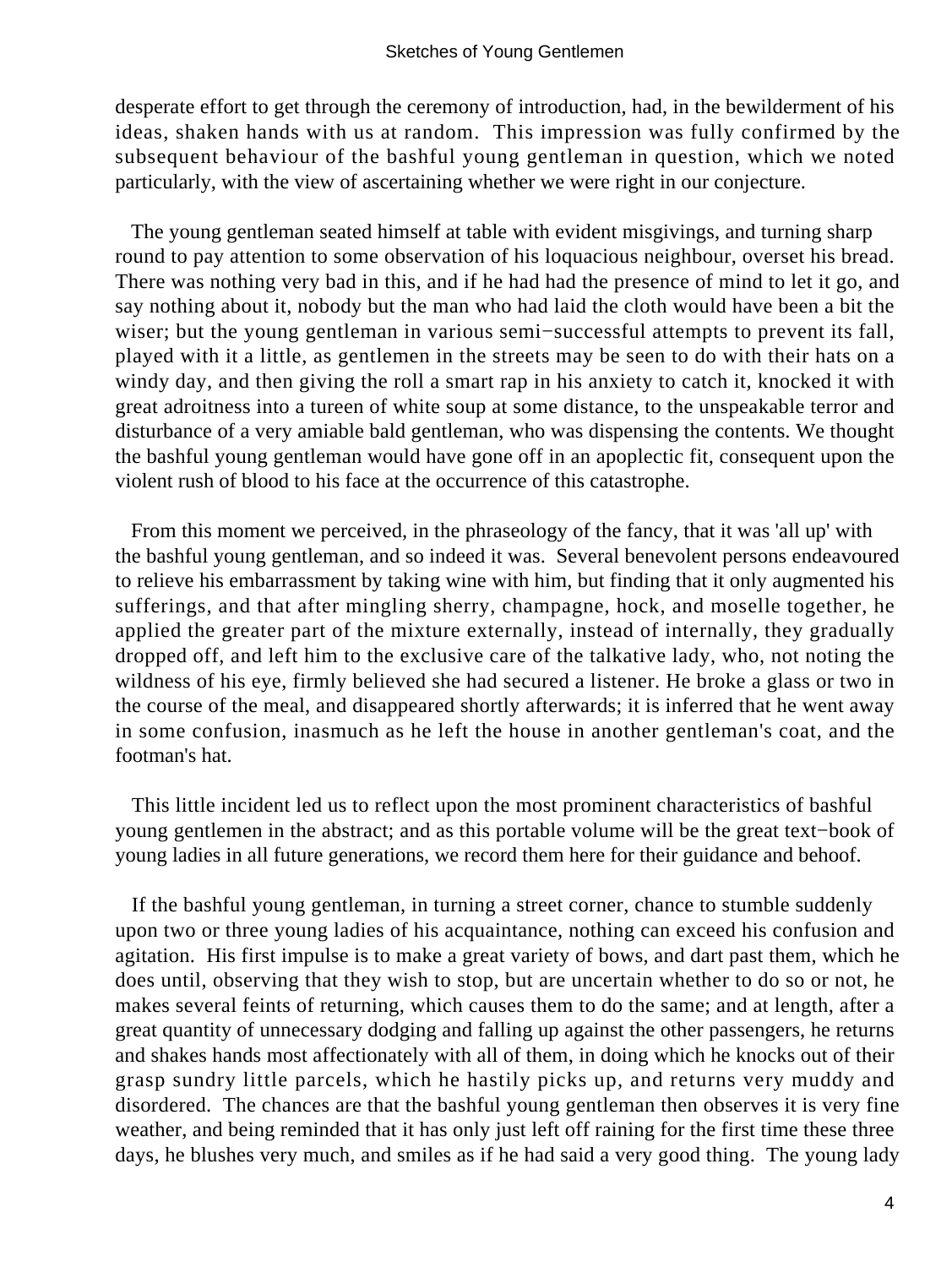who was most anxious to speak, here inquires, with an air of great commiseration, how his dear sister Harriet is to−day; to which the young gentleman, without the slightest consideration, replies with many thanks, that she is remarkably well. 'Well, Mr. Hopkins!' cries the young lady, 'why, we heard she was bled yesterday evening, and have been perfectly miserable about her.' 'Oh, ah,' says the young gentleman, 'so she was. Oh, she's very ill, very ill indeed.' The young gentleman then shakes his head, and looks very desponding (he has been smiling perpetually up to this time), and after a short pause, gives his glove a great wrench at the wrist, and says, with a strong emphasis on the adjective, 'GOOD morning, **GOOD** morning.' And making a great number of bows in acknowledgment of several little messages to his sister, walks backward a few paces, and comes with great violence against a lamp−post, knocking his hat off in the contact, which in his mental confusion and bodily pain he is going to walk away without, until a great roar from a carter attracts his attention, when he picks it up, and tries to smile cheerfully to the young ladies, who are looking back, and who, he has the satisfaction of seeing, are all laughing heartily.

 At a quadrille party, the bashful young gentleman always remains as near the entrance of the room as possible, from which position he smiles at the people he knows as they come in, and sometimes steps forward to shake hands with more intimate friends: a process which on each repetition seems to turn him a deeper scarlet than before. He declines dancing the first set or two, observing, in a faint voice, that he would rather wait a little; but at length is absolutely compelled to allow himself to be introduced to a partner, when he is led, in a great heat and blushing furiously, across the room to a spot where half−a−dozen unknown ladies are congregated together.

 'Miss Lambert, let me introduce Mr. Hopkins for the next quadrille.' Miss Lambert inclines her head graciously. Mr. Hopkins bows, and his fair conductress disappears, leaving Mr. Hopkins, as he too well knows, to make himself agreeable. The young lady more than half expects that the bashful young gentleman will say something, and the bashful young gentleman feeling this, seriously thinks whether he has got anything to say, which, upon mature reflection, he is rather disposed to conclude he has not, since nothing occurs to him. Meanwhile, the young lady, after several inspections of her **BOUQUET,** all made in the expectation that the bashful young gentleman is going to talk, whispers her mamma, who is sitting next her, which whisper the bashful young gentleman immediately suspects (and possibly with very good reason) must be about HIM. In this comfortable condition he remains until it is time to 'stand up,' when murmuring a 'Will you allow me?' he gives the young lady his arm, and after inquiring where she will stand, and receiving a reply that she has no choice, conducts her to the remotest corner of the quadrille, and making one attempt at conversation, which turns out a desperate failure, preserves a profound silence until it is all over, when he walks her twice round the room, deposits her in her old seat, and retires in confusion.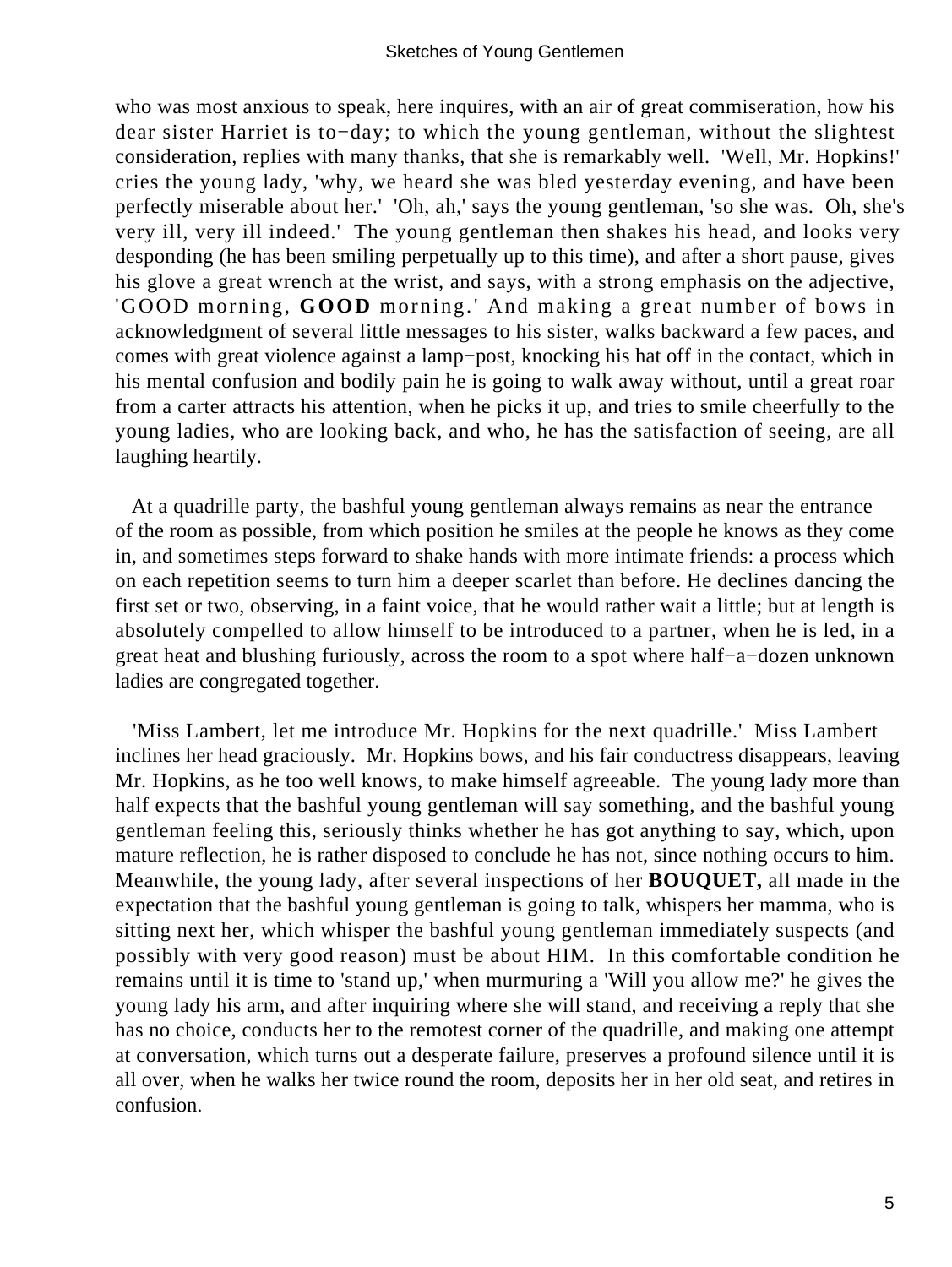A married bashful gentleman − for these bashful gentlemen do get married sometimes; how it is ever brought about, is a mystery to us − a married bashful gentleman either causes his wife to appear bold by contrast, or merges her proper importance in his own insignificance. Bashful young gentlemen should be cured, or avoided. They are never hopeless, and never will be, while female beauty and attractions retain their influence, as any young lady will find, who may think it worth while on this confident assurance to take a patient in hand.

#### THE OUT−AND−OUT **YOUNG GENTLEMAN**

 Out−and−out young gentlemen may be divided into two classes − those who have something to do, and those who have nothing. I shall commence with the former, because that species come more frequently under the notice of young ladies, whom it is our province to warn and to instruct.

 The out−and−out young gentleman is usually no great dresser, his instructions to his tailor being all comprehended in the one general direction to 'make that what's−a−name a regular bang−up sort of thing.' For some years past, the favourite costume of the out−and−out young gentleman has been a rough pilot coat, with two gilt hooks and eyes to the velvet collar; buttons somewhat larger than crown−pieces; a black or fancy neckerchief, loosely tied; a wide−brimmed hat, with a low crown; tightish inexpressibles, and iron−shod boots. Out of doors he sometimes carries a large ash stick, but only on special occasions, for he prefers keeping his hands in his coat pockets. He smokes at all hours, of course, and swears considerably.

 The out−and−out young gentleman is employed in a city counting− house or solicitor's office, in which he does as little as he possibly can: his chief places of resort are, the streets, the taverns, and the theatres. In the streets at evening time, out− and−out young gentlemen have a pleasant custom of walking six or eight abreast, thus driving females and other inoffensive persons into the road, which never fails to afford them the highest satisfaction, especially if there be any immediate danger of their being run over, which enhances the fun of the thing materially. In all places of public resort, the out−and−outers are careful to select each a seat to himself, upon which he lies at full length, and (if the weather be very dirty, but not in any other case) he lies with his knees up, and the soles of his boots planted firmly on the cushion, so that if any low fellow should ask him to make room for a lady, he takes ample revenge upon her dress, without going at all out of his way to do it. He always sits with his hat on, and flourishes his stick in the air while the play is proceeding, with a dignified contempt of the performance; if it be possible for one or two out−and−out young gentlemen to get up a little crowding in the passages, they are quite in their element, squeezing, pushing, whooping, and shouting in the most humorous manner possible. If they can only succeed in irritating the gentleman who has a family of daughters under his charge, they are like to die with laughing, and boast of it among their companions for a week afterwards, adding, that one or two of them were 'devilish fine girls,' and that they really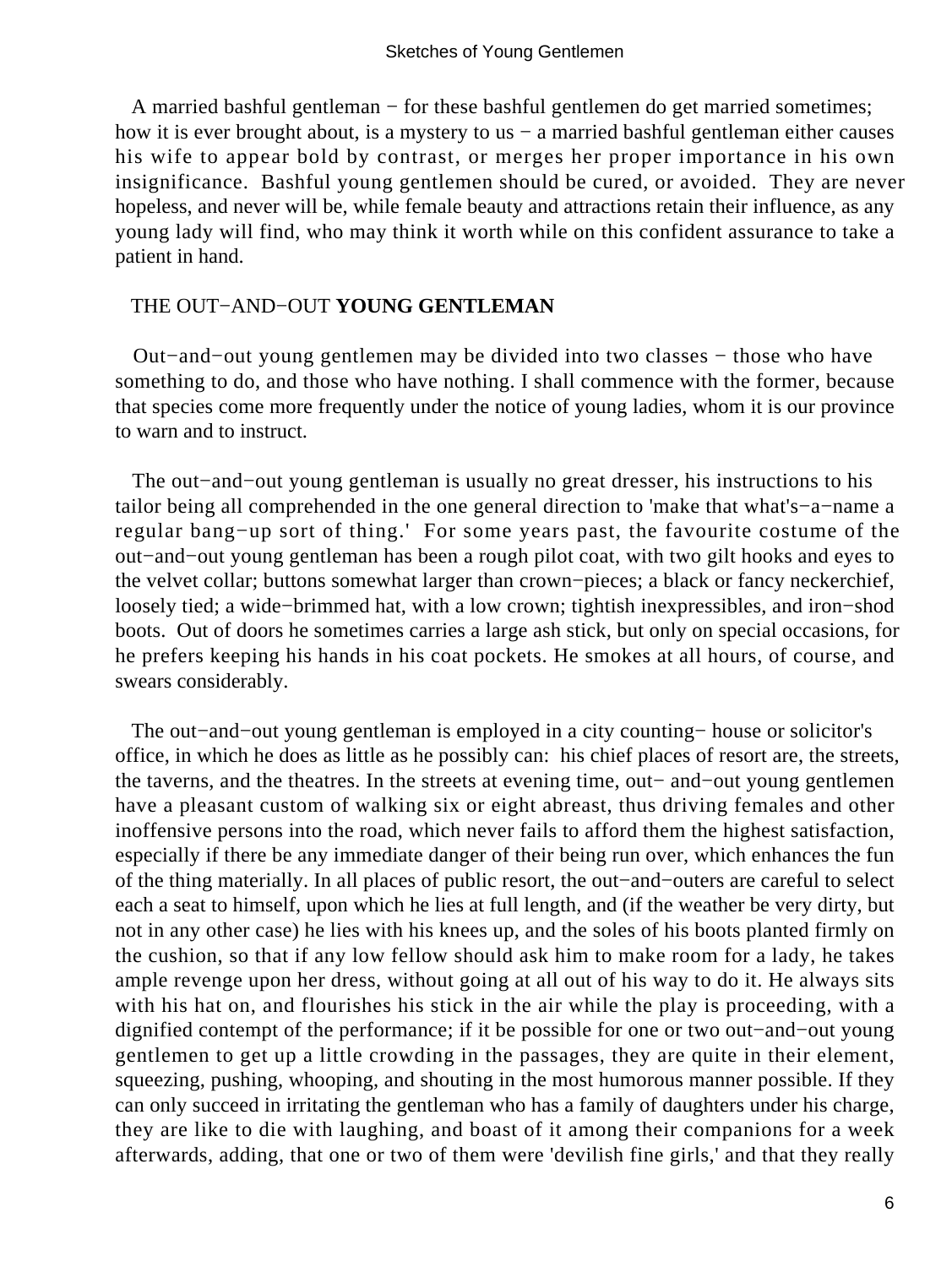thought the youngest would have fainted, which was the only thing wanted to render the joke complete.

 If the out−and−out young gentleman have a mother and sisters, of course he treats them with becoming contempt, inasmuch as they (poor things!) having no notion of life or gaiety, are far too weak−spirited and moping for him. Sometimes, however, on a birth− day or at Christmas−time, he cannot very well help accompanying them to a party at some old friend's, with which view he comes home when they have been dressed an hour or two, smelling very strongly of tobacco and spirits, and after exchanging his rough coat for some more suitable attire (in which however he loses nothing of the out−and−outer), gets into the coach and grumbles all the way at his own good nature: his bitter reflections aggravated by the recollection, that Tom Smith has taken the chair at a little impromptu dinner at a fighting man's, and that a set−to was to take place on a dining−table, between the fighting man and his brother− in−law, which is probably 'coming off' at that very instant.

 As the out−and−out young gentleman is by no means at his ease in ladies' society, he shrinks into a corner of the drawing−room when they reach the friend's, and unless one of his sisters is kind enough to talk to him, remains there without being much troubled by the attentions of other people, until he espies, lingering outside the door, another gentleman, whom he at once knows, by his air and manner (for there is a kind of free−masonry in the craft), to be a brother out−and−outer, and towards whom he accordingly makes his way. Conversation being soon opened by some casual remark, the second out−and−outer confidentially informs the first, that he is one of the rough sort and hates that kind of thing, only he couldn't very well be off coming; to which the other replies, that that's just his case − 'and I'll tell you what,' continues the out− and−outer in a whisper, 'I should like a glass of warm brandy and water just now,' − 'Or a pint of stout and a pipe,' suggests the other out−and−outer.

 The discovery is at once made that they are sympathetic souls; each of them says at the same moment, that he sees the other understands what's what: and they become fast friends at once, more especially when it appears, that the second out−and−outer is no other than a gentleman, long favourably known to his familiars as 'Mr. Warmint Blake,' who upon divers occasions has distinguished himself in a manner that would not have disgraced the fighting man, and who – having been a pretty long time about town – had the honour of once shaking hands with the celebrated Mr. Thurtell himself.

 At supper, these gentlemen greatly distinguish themselves, brightening up very much when the ladies leave the table, and proclaiming aloud their intention of beginning to spend the evening − a process which is generally understood to be satisfactorily performed, when a great deal of wine is drunk and a great deal of noise made, both of which feats the out−and−out young gentlemen execute to perfection. Having protracted their sitting until long after the host and the other guests have adjourned to the drawing− room, and finding that they have drained the decanters empty, they follow them thither with complexions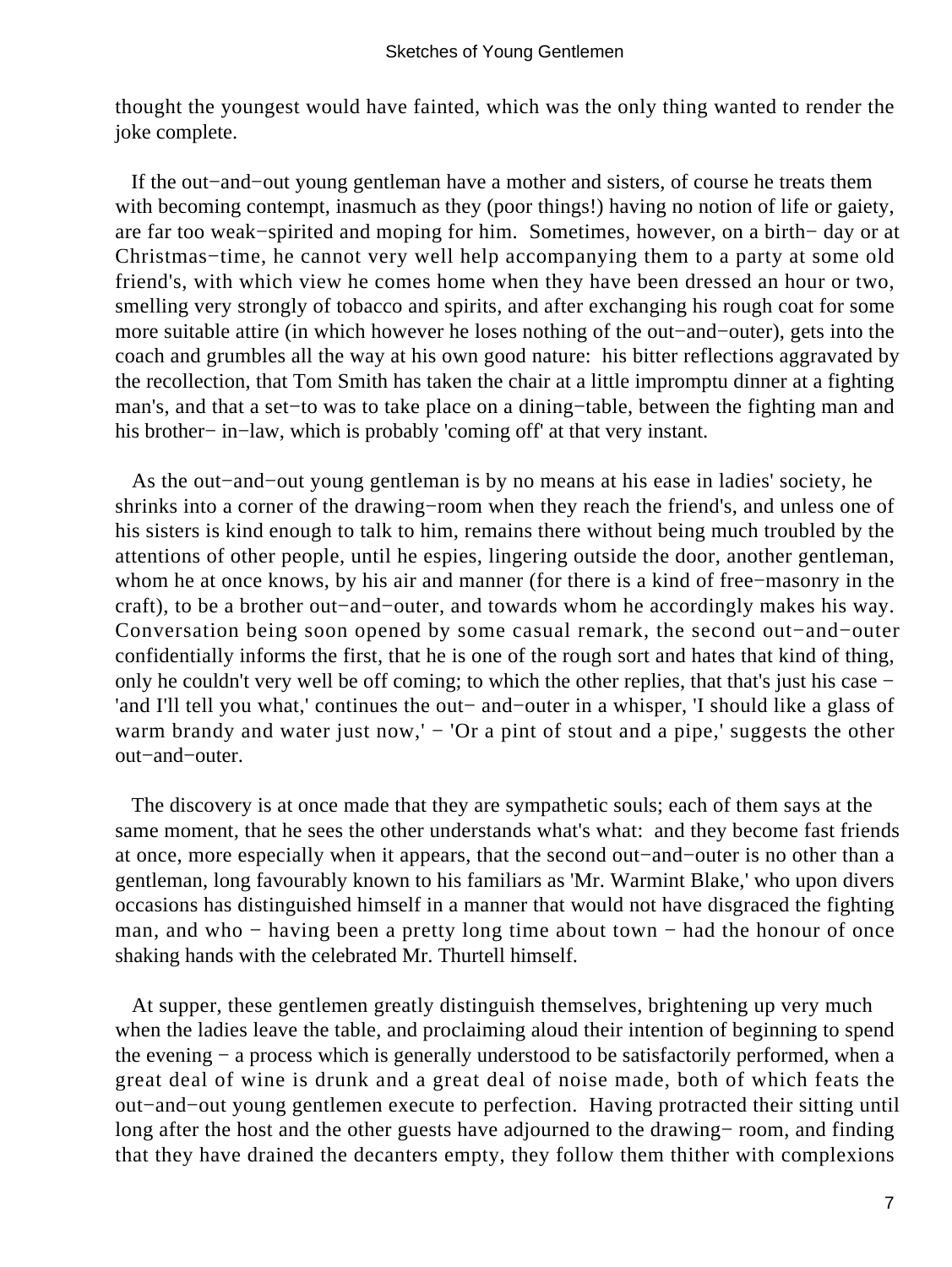rather heightened, and faces rather bloated with wine; and the agitated lady of the house whispers her friends as they waltz together, to the great terror of the whole room, that 'both Mr. Blake and Mr. Dummins are very nice sort of young men in their way, only they are eccentric persons, and unfortunately **RATHER TOO** WILD!'

 The remaining class of out−and−out young gentlemen is composed of persons, who, having no money of their own and a soul above earning any, enjoy similar pleasures, nobody knows how. These respectable gentlemen, without aiming quite so much at the out−and−out in external appearance, are distinguished by all the same amiable and attractive characteristics, in an equal or perhaps greater degree, and now and then find their way into society, through the medium of the other class of out−and−out young gentlemen, who will sometimes carry them home, and who usually pay their tavern bills. As they are equally gentlemanly, clever, witty, intelligent, wise, and well−bred, we need scarcely have recommended them to the peculiar consideration of the young ladies, if it were not that some of the gentle creatures whom we hold in such high respect, are perhaps a little too apt to confound a great many heavier terms with the light word eccentricity, which we beg them henceforth to take in a strictly Johnsonian sense, without any liberality or latitude of construction.

#### THE **VERY FRIENDLY YOUNG GENTLEMAN**

 We know − and all people know − so many specimens of this class, that in selecting the few heads our limits enable us to take from a great number, we have been induced to give the very friendly young gentleman the preference over many others, to whose claims upon a more cursory view of the question we had felt disposed to assign the priority.

 The very friendly young gentleman is very friendly to everybody, but he attaches himself particularly to two, or at most to three families: regulating his choice by their dinners, their circle of acquaintance, or some other criterion in which he has an immediate interest. He is of any age between twenty and forty, unmarried of course, must be fond of children, and is expected to make himself generally useful if possible. Let us illustrate our meaning by an example, which is the shortest mode and the clearest.

 We encountered one day, by chance, an old friend of whom we had lost sight for some years, and who − expressing a strong anxiety to renew our former intimacy − urged us to dine with him on an early day, that we might talk over old times. We readily assented, adding, that we hoped we should be alone. 'Oh, certainly, certainly,' said our friend, 'not a soul with us but Mincin.' 'And who is Mincin?' was our natural inquiry. 'O don't mind him,' replied our friend, 'he's a most particular friend of mine, and a very friendly fellow you will find him;' and so he left us.

 'We thought no more about Mincin until we duly presented ourselves at the house next day, when, after a hearty welcome, our friend motioned towards a gentleman who had been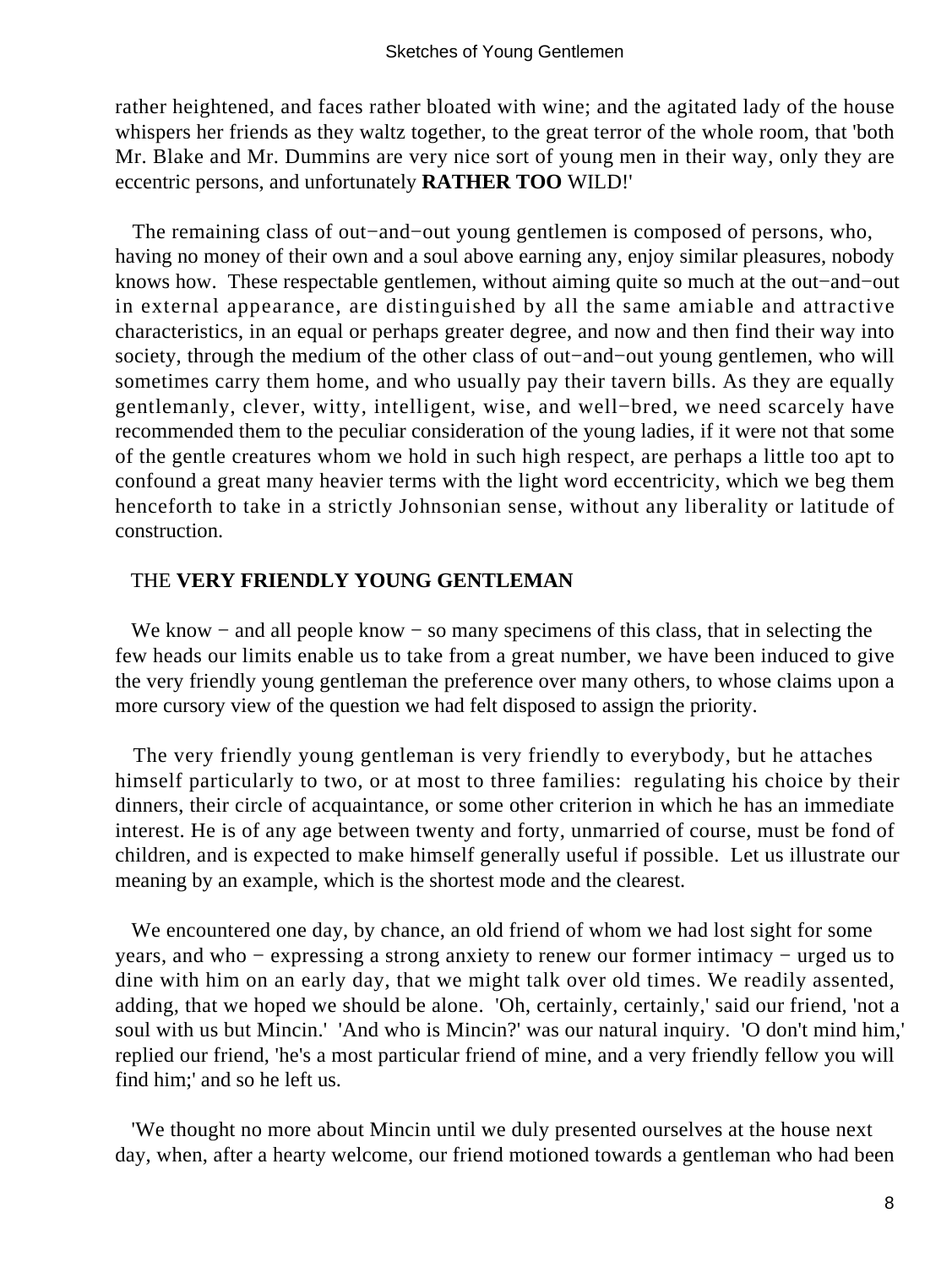previously showing his teeth by the fireplace, and gave us to understand that it was Mr. Mincin, of whom he had spoken. It required no great penetration on our part to discover at once that Mr. Mincin was in every respect a very friendly young gentleman.

 'I am delighted,' said Mincin, hastily advancing, and pressing our hand warmly between both of his, 'I am delighted, I am sure, to make your acquaintance − (here he smiled) − very much delighted indeed − (here he exhibited a little emotion) − I assure you that I have looked forward to it anxiously for a very long time:' here he released our hands, and rubbing his own, observed, that the day was severe, but that he was delighted to perceive from our appearance that it agreed with us wonderfully; and then went on to observe, that, notwithstanding the coldness of the weather, he had that morning seen in the paper an exceedingly curious paragraph, to the effect, that there was now in the garden of Mr. Wilkins of Chichester, a pumpkin, measuring four feet in height, and eleven feet seven inches in circumference, which he looked upon as a very extraordinary piece of intelligence. We ventured to remark, that we had a dim recollection of having once or twice before observed a similar paragraph in the public prints, upon which Mr. Mincin took us confidentially by the button, and said, Exactly, exactly, to be sure, we were very right, and he wondered what the editors meant by putting in such things. Who the deuce, he should like to know, did they suppose cared about them? that struck him as being the best of it.

 The lady of the house appeared shortly afterwards, and Mr. Mincin's friendliness, as will readily be supposed, suffered no diminution in consequence; he exerted much strength and skill in wheeling a large easy−chair up to the fire, and the lady being seated in it, carefully closed the door, stirred the fire, and looked to the windows to see that they admitted no air; having satisfied himself upon all these points, he expressed himself quite easy in his mind, and begged to know how she found herself to−day. Upon the lady's replying very well, Mr. Mincin (who it appeared was a medical gentleman) offered some general remarks upon the nature and treatment of colds in the head, which occupied us agreeably until dinner−time. During the meal, he devoted himself to complimenting everybody, not forgetting himself, so that we were an uncommonly agreeable quartette.

 'I'll tell you what, Capper,' said Mr. Mincin to our host, as he closed the room door after the lady had retired, 'you have very great reason to be fond of your wife. Sweet woman, Mrs. Capper, sir!' 'Nay, Mincin − I beg,' interposed the host, as we were about to reply that Mrs. Capper unquestionably was particularly sweet. 'Pray, Mincin, don't.' 'Why not?' exclaimed Mr. Mincin, 'why not? Why should you feel any delicacy before your old friend – OUR old friend, if I may be allowed to call you so, sir; why should you, I ask?' We of course wished to know why he should also, upon which our friend admitted that Mrs. Capper **WAS a** very sweet woman, at which admission Mr. Mincin cried 'Bravo!' and begged to propose Mrs. Capper with heartfelt enthusiasm, whereupon our host said, 'Thank you, Mincin,' with deep feeling; and gave us, in a low voice, to understand, that Mincin had saved Mrs. Capper's cousin's life no less than fourteen times in a year and a half, which he considered no common circumstance − an opinion to which we most cordially subscribed.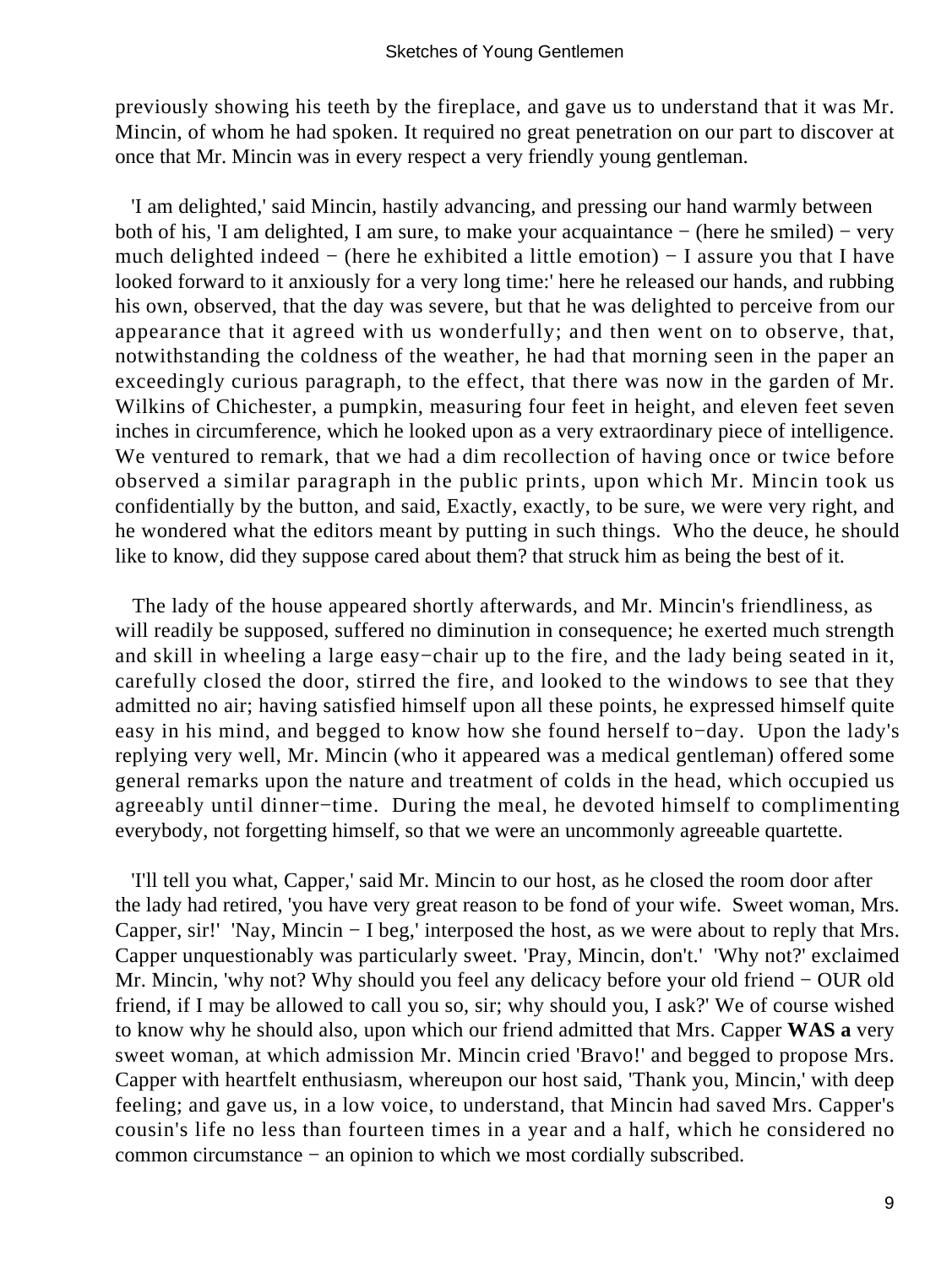Now that we three were left to entertain ourselves with conversation, Mr. Mincin's extreme friendliness became every moment more apparent; he was so amazingly friendly, indeed, that it was impossible to talk about anything in which he had not the chief concern. We happened to allude to some affairs in which our friend and we had been mutually engaged nearly fourteen years before, when Mr. Mincin was all at once reminded of a joke which our friend had made on that day four years, which he positively must insist upon telling − and which he did tell accordingly, with many pleasant recollections of what he said, and what Mrs. Capper said, and how he well remembered that they had been to the play with orders on the very night previous, and had seen Romeo and Juliet, and the pantomime, and how Mrs. Capper being faint had been led into the lobby, where she smiled, said it was nothing after all, and went back again, with many other interesting and absorbing particulars: after which the friendly young gentleman went on to assure us, that our friend had experienced a marvellously prophetic opinion of that same pantomime, which was of such an admirable kind, that two morning papers took the same view next day: to this our friend replied, with a little triumph, that in that instance he had some reason to think he had been correct, which gave the friendly young gentleman occasion to believe that our friend was always correct; and so we went on, until our friend, filling a bumper, said he must drink one glass to his dear friend Mincin, than whom he would say no man saved the lives of his acquaintances more, or had a more friendly heart. Finally, our friend having emptied his glass, said, 'God bless you, Mincin,' − and Mr. Mincin and he shook hands across the table with much affection and earnestness.

 But great as the friendly young gentleman is, in a limited scene like this, he plays the same part on a larger scale with increased **ECLAT.** Mr. Mincin is invited to an evening party with his dear friends the Martins, where he meets his dear friends the Cappers, and his dear friends the Watsons, and a hundred other dear friends too numerous to mention. He is as much at home with the Martins as with the Cappers; but how exquisitely he balances his attentions, and divides them among his dear friends! If he flirts with one of the Miss Watsons, he has one little Martin on the sofa pulling his hair, and the other little Martin on the carpet riding on his foot. He carries Mrs. Watson down to supper on one arm, and Miss Martin on the other, and takes wine so judiciously, and in such exact order, that it is impossible for the most punctilious old lady to consider herself neglected. If any young lady, being prevailed upon to sing, become nervous afterwards, Mr. Mincin leads her tenderly into the next room, and restores her with port wine, which she must take medicinally. If any gentleman be standing by the piano during the progress of the ballad, Mr. Mincin seizes him by the arm at one point of the melody, and softly beating time the while with his head, expresses in dumb show his intense perception of the delicacy of the passage. If anybody's self−love is to be flattered, Mr. Mincin is at hand. If anybody's overweening vanity is to be pampered, Mr. Mincin will surfeit it. What wonder that people of all stations and ages recognise Mr. Mincin's friendliness; that he is universally allowed to be handsome as amiable; that mothers think him an oracle, daughters a dear, brothers a beau, and fathers a wonder! And who would not have the reputation of the very friendly young gentleman?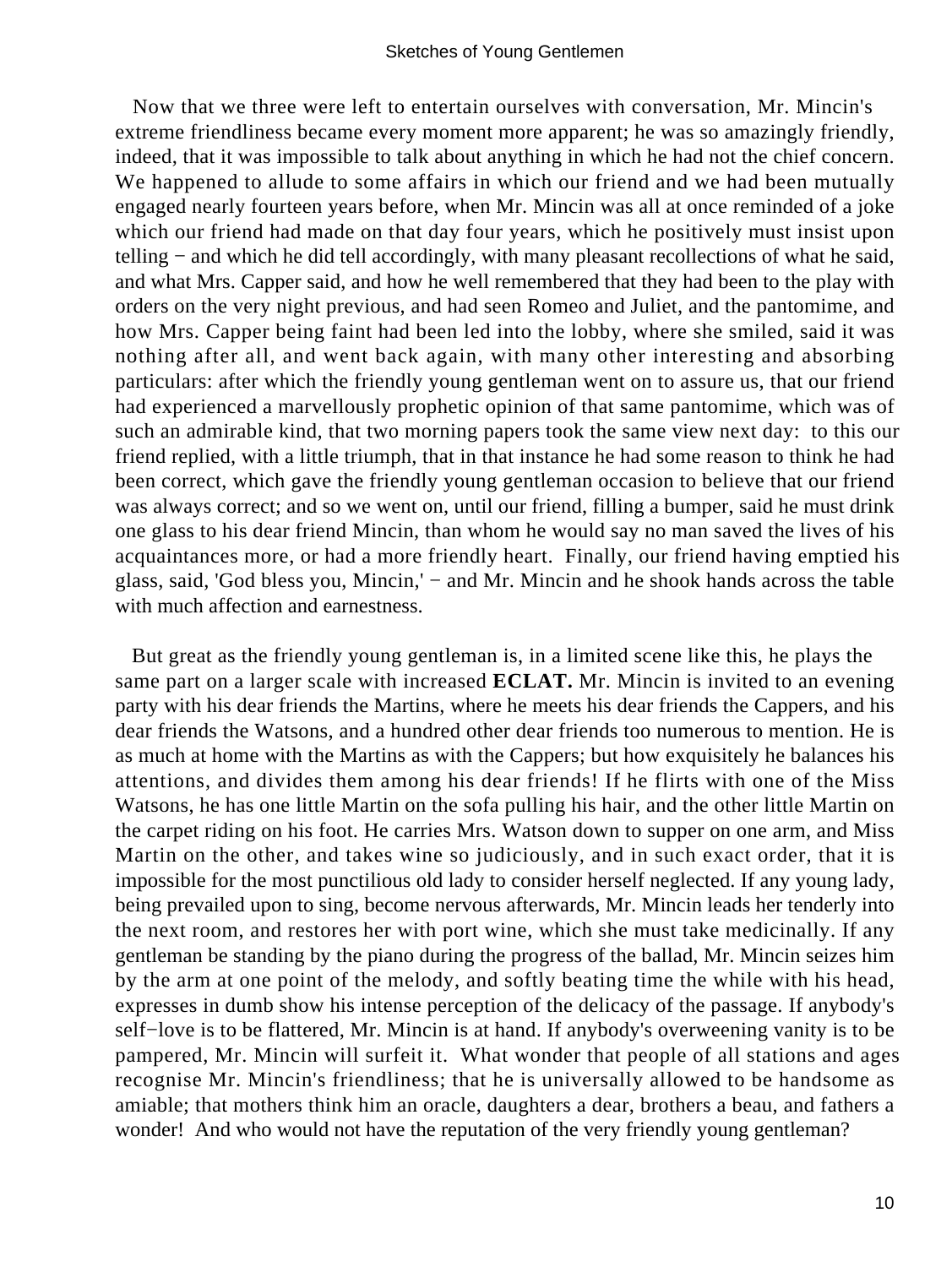#### THE **MILITARY YOUNG GENTLEMAN**

We are rather at a loss to imagine how it has come to pass that military young gentlemen have obtained so much favour in the eyes of the young ladies of this kingdom. We cannot think so lightly of them as to suppose that the mere circumstance of a man's wearing a red coat ensures him a ready passport to their regard; and even if this were the case, it would be no satisfactory explanation of the circumstance, because, although the analogy may in some degree hold good in the case of mail coachmen and guards, still general postmen wear red coats, and **THEY** are not to our knowledge better received than other men; nor are firemen either, who wear (or used to wear) not only red coats, but very resplendent and massive badges besides − much larger than epaulettes. Neither do the twopenny post−office boys, if the result of our inquiries be correct, find any peculiar favour in woman's eyes, although they wear very bright red jackets, and have the additional advantage of constantly appearing in public on horseback, which last circumstance may be naturally supposed to be greatly in their favour.

 We have sometimes thought that this phenomenon may take its rise in the conventional behaviour of captains and colonels and other gentlemen in red coats on the stage, where they are invariably represented as fine swaggering fellows, talking of nothing but charming girls, their king and country, their honour, and their debts, and crowing over the inferior classes of the community, whom they occasionally treat with a little gentlemanly swindling, no less to the improvement and pleasure of the audience, than to the satisfaction and approval of the choice spirits who consort with them. But we will not devote these pages to our speculations upon the subject, inasmuch as our business at the present moment is not so much with the young ladies who are bewitched by her Majesty's livery as with the young gentlemen whose heads are turned by it. For 'heads' we had written 'brains;' but upon consideration, we think the former the more appropriate word of the two.

These young gentlemen may be divided into two classes – young gentlemen who are actually in the army, and young gentlemen who, having an intense and enthusiastic admiration for all things appertaining to a military life, are compelled by adverse fortune or adverse relations to wear out their existence in some ignoble counting−house. We will take this latter description of military young gentlemen first.

 The whole heart and soul of the military young gentleman are concentrated in his favourite topic. There is nothing that he is so learned upon as uniforms; he will tell you, without faltering for an instant, what the habiliments of any one regiment are turned up with, what regiment wear stripes down the outside and inside of the leg, and how many buttons the Tenth had on their coats; he knows to a fraction how many yards and odd inches of gold lace it takes to make an ensign in the Guards; is deeply read in the comparative merits of different bands, and the apparelling of trumpeters; and is very luminous indeed in descanting upon 'crack regiments,' and the 'crack' gentlemen who compose them, of whose mightiness and grandeur he is never tired of telling.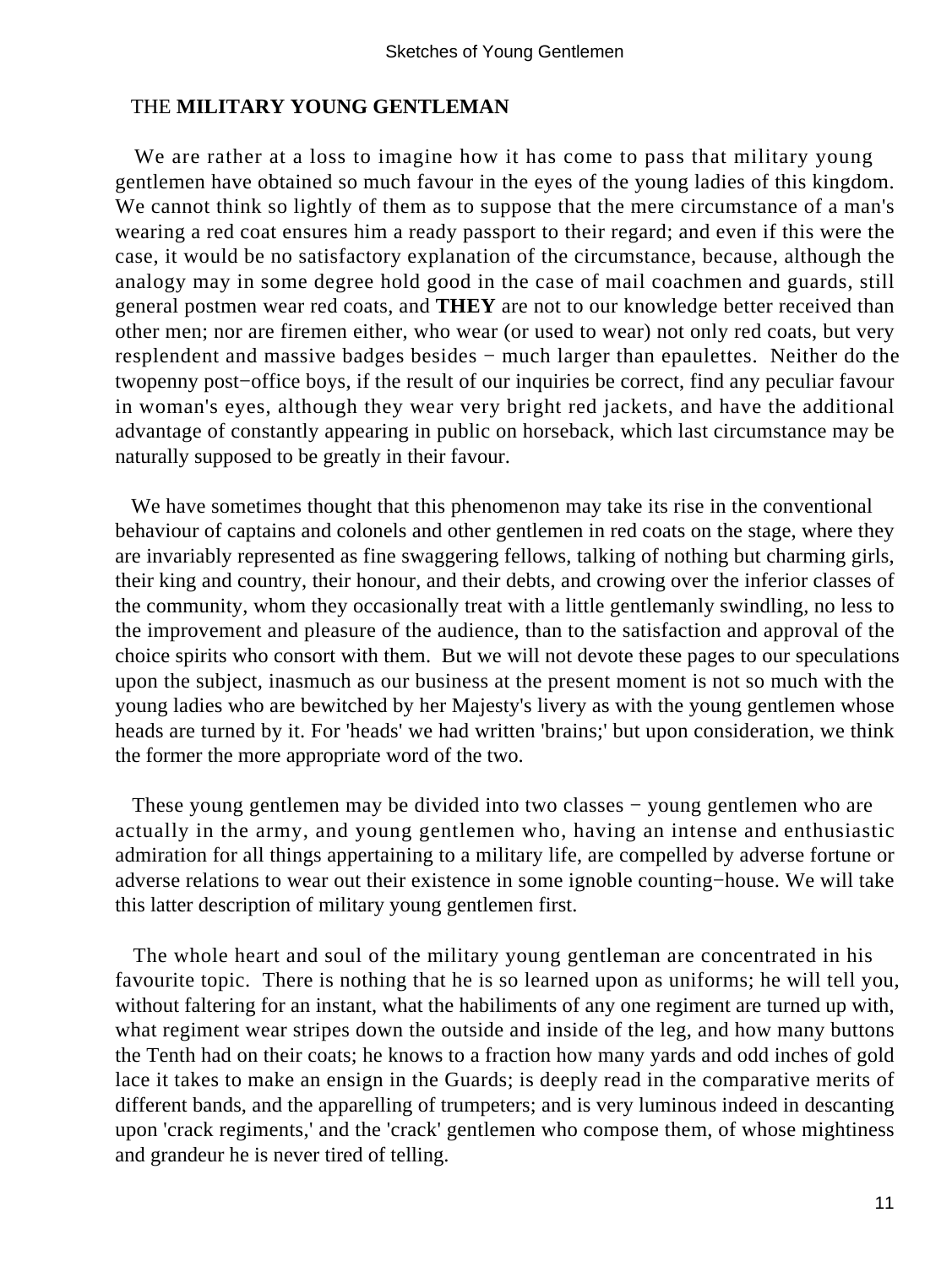We were suggesting to a military young gentleman only the other day, after he had related to us several dazzling instances of the profusion of half−a−dozen honourable ensign somebodies or nobodies in the articles of kid gloves and polished boots, that possibly 'cracked' regiments would be an improvement upon 'crack,' as being a more expressive and appropriate designation, when he suddenly interrupted us by pulling out his watch, and observing that he must hurry off to the Park in a cab, or he would be too late to hear the band play. Not wishing to interfere with so important an engagement, and being in fact already slightly overwhelmed by the anecdotes of the honourable ensigns afore−mentioned, we made no attempt to detain the military young gentleman, but parted company with ready good−will.

 Some three or four hours afterwards, we chanced to be walking down Whitehall, on the Admiralty side of the way, when, as we drew near to one of the little stone places in which a couple of horse soldiers mount guard in the daytime, we were attracted by the motionless appearance and eager gaze of a young gentleman, who was devouring both man and horse with his eyes, so eagerly, that he seemed deaf and blind to all that was passing around him. We were not much surprised at the discovery that it was our friend, the military young gentleman, but we **WERE a** little astonished when we returned from a walk to South Lambeth to find him still there, looking on with the same intensity as before. As it was a very windy day, we felt bound to awaken the young gentleman from his reverie, when he inquired of us with great enthusiasm, whether 'that was not a glorious spectacle,' and proceeded to give us a detailed account of the weight of every article of the spectacle's trappings, from the man's gloves to the horse's shoes.

 We have made it a practice since, to take the Horse Guards in our daily walk, and we find it is the custom of military young gentlemen to plant themselves opposite the sentries, and contemplate them at leisure, in periods varying from fifteen minutes to fifty, and averaging twenty−five. We were much struck a day or two since, by the behaviour of a very promising young butcher who (evincing an interest in the service, which cannot be too strongly commanded or encouraged), after a prolonged inspection of the sentry, proceeded to handle his boots with great curiosity, and as much composure and indifference as if the man were wax−work.

 But the really military young gentleman is waiting all this time, and at the very moment that an apology rises to our lips, he emerges from the barrack gate (he is quartered in a garrison town), and takes the way towards the high street. He wears his undress uniform, which somewhat mars the glory of his outward man; but still how great, how grand, he is! What a happy mixture of ease and ferocity in his gait and carriage, and how lightly he carries that dreadful sword under his arm, making no more ado about it than if it were a silk umbrella! The lion is sleeping: only think if an enemy were in sight, how soon he'd whip it out of the scabbard, and what a terrible fellow he would be!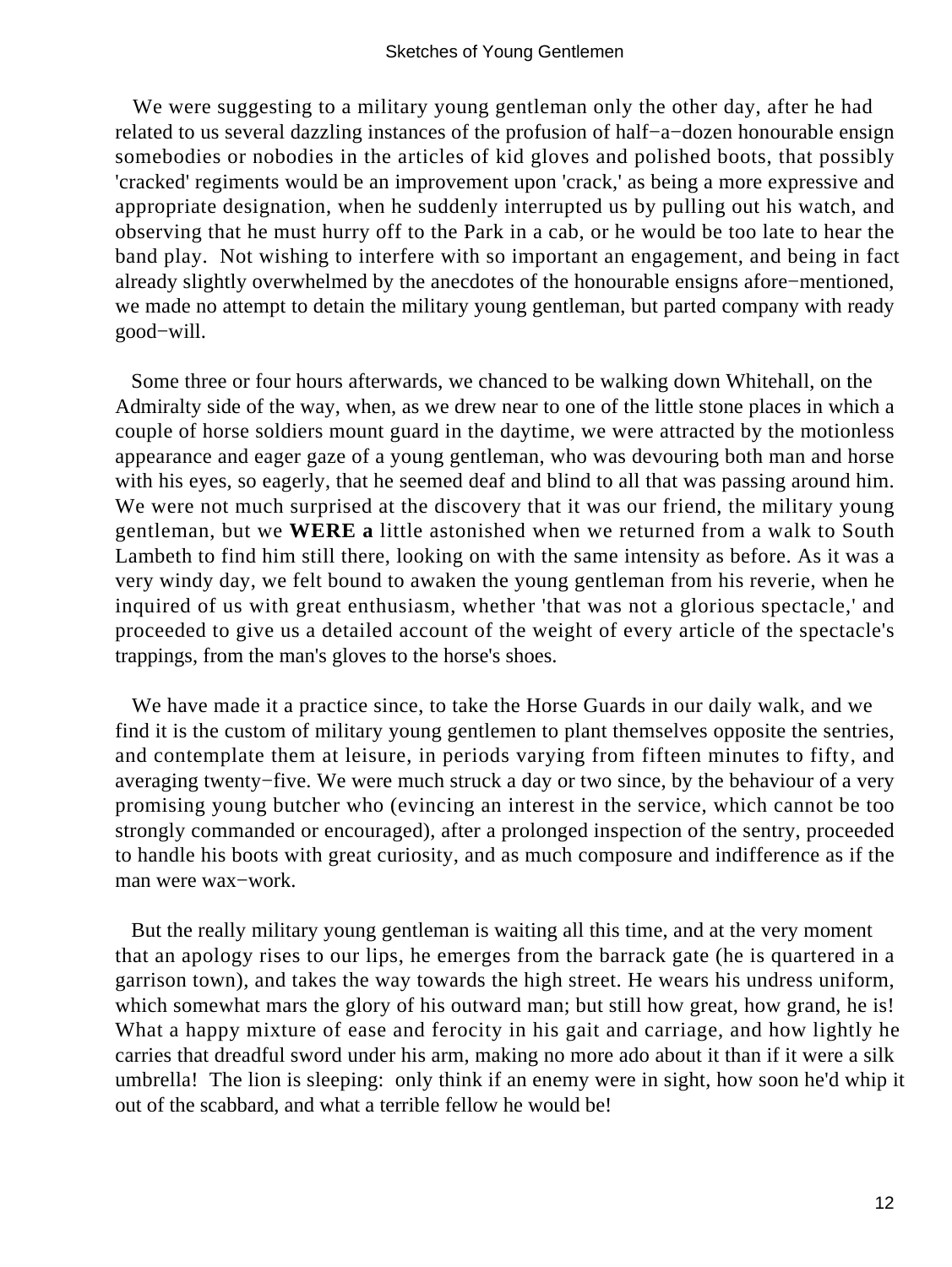But he walks on, thinking of nothing less than blood and slaughter; and now he comes in sight of three other military young gentlemen, arm−in−arm, who are bearing down towards him, clanking their iron heels on the pavement, and clashing their swords with a noise, which should cause all peaceful men to quail at heart. They stop to talk. See how the flaxen−haired young gentleman with the weak legs − he who has his pocket−handkerchief thrust into the breast of his coat−glares upon the fainthearted civilians who linger to look upon his glory; how the next young gentleman elevates his head in the air, and majestically places his arms a−kimbo, while the third stands with his legs very wide apart, and clasps his hands behind him. Well may we inquire – not in familiar jest, but in respectful earnest – if you call that nothing. Oh! if some encroaching foreign power − the Emperor of Russia, for instance, or any of those deep fellows, could only see those military young gentlemen as they move on together towards the billiard−room over the way, wouldn't he tremble a little!

 And then, at the Theatre at night, when the performances are by command of Colonel Fitz−Sordust and the officers of the garrison − what a splendid sight it is! How sternly the defenders of their country look round the house as if in mute assurance to the audience, that they may make themselves comfortable regarding any foreign invasion, for they (the military young gentlemen) are keeping a sharp look−out, and are ready for anything. And what a contrast between them, and that stage−box full of grey−headed officers with tokens of many battles about them, who have nothing at all in common with the military young gentlemen, and who − but for an old−fashioned kind of manly dignity in their looks and bearing − might be common hard−working soldiers for anything they take the pains to announce to the contrary!

 Ah! here is a family just come in who recognise the flaxen−headed young gentleman; and the flaxen−headed young gentleman recognises them too, only he doesn't care to show it just now. Very well done indeed! He talks louder to the little group of military young gentlemen who are standing by him, and coughs to induce some ladies in the next box but one to look round, in order that their faces may undergo the same ordeal of criticism to which they have subjected, in not a wholly inaudible tone, the majority of the female portion of the audience. Oh! a gentleman in the same box looks round as if he were disposed to resent this as an impertinence; and the flaxen−headed young gentleman sees his friends at once, and hurries away to them with the most charming cordiality.

 Three young ladies, one young man, and the mamma of the party, receive the military young gentleman with great warmth and politeness, and in five minutes afterwards the military young gentleman, stimulated by the mamma, introduces the two other military young gentlemen with whom he was walking in the morning, who take their seats behind the young ladies and commence conversation; whereat the mamma bestows a triumphant bow upon a rival mamma, who has not succeeded in decoying any military young gentlemen, and prepares to consider her visitors from that moment three of the most elegant and superior young gentlemen in the whole world.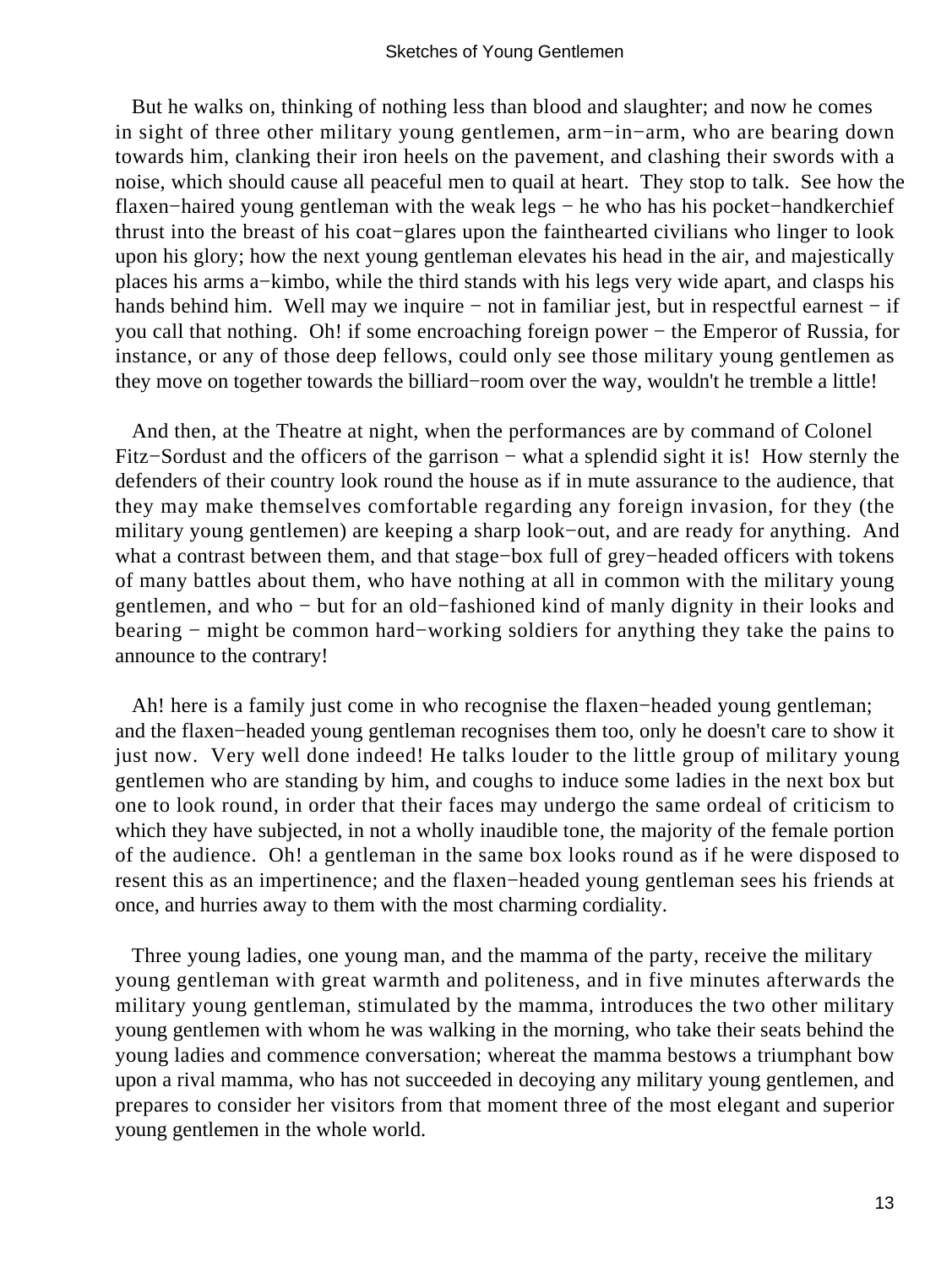#### THE **POLITICAL YOUNG GENTLEMAN**

 Once upon a time − NOT in the days when pigs drank wine, but in a more recent period of our history − it was customary to banish politics when ladies were present. If this usage still prevailed, we should have had no chapter for political young gentlemen, for ladies would have neither known nor cared what kind of monster a political young gentleman was. But as this good custom in common with many others has 'gone out,' and left no word when it is likely to be home again; as political young ladies are by no means rare, and political young gentlemen the very reverse of scarce, we are bound in the strict discharge of our most responsible duty not to neglect this natural division of our subject.

 If the political young gentleman be resident in a country town (and there ARE political young gentlemen in country towns sometimes), he is wholly absorbed in his politics; as a pair of purple spectacles communicate the same uniform tint to all objects near and remote, so the political glasses, with which the young gentleman assists his mental vision, give to everything the hue and tinge of party feeling. The political young gentleman would as soon think of being struck with the beauty of a young lady in the opposite interest, as he would dream of marrying his sister to the opposite member.

 If the political young gentleman be a Conservative, he has usually some vague ideas about Ireland and the Pope which he cannot very clearly explain, but which he knows are the right sort of thing, and not to be very easily got over by the other side. He has also some choice sentences regarding church and state, culled from the banners in use at the last election, with which he intersperses his conversation at intervals with surprising effect. But his great topic is the constitution, upon which he will declaim, by the hour together, with much heat and fury; not that he has any particular information on the subject, but because he knows that the constitution is somehow church and state, and church and state somehow the constitution, and that the fellows on the other side say it isn't, which is quite a sufficient reason for him to say it is, and to stick to it.

 Perhaps his greatest topic of all, though, is the people. If a fight takes place in a populous town, in which many noses are broken, and a few windows, the young gentleman throws down the newspaper with a triumphant air, and exclaims, 'Here's your precious people!' If half−a−dozen boys run across the course at race time, when it ought to be kept clear, the young gentleman looks indignantly round, and begs you to observe the conduct of the people; if the gallery demand a hornpipe between the play and the afterpiece, the same young gentleman cries 'No' and 'Shame' till he is hoarse, and then inquires with a sneer what you think of popular moderation NOW; in short, the people form a never−failing theme for him; and when the attorney, on the side of his candidate, dwells upon it with great power of eloquence at election time, as he never fails to do, the young gentleman and his friends, and the body they head, cheer with great violence against **THE OTHER PEOPLE,** with whom, of course, they have no possible connexion. In much the same manner the audience at a theatre never fail to be highly amused with any jokes at the expense of the public − always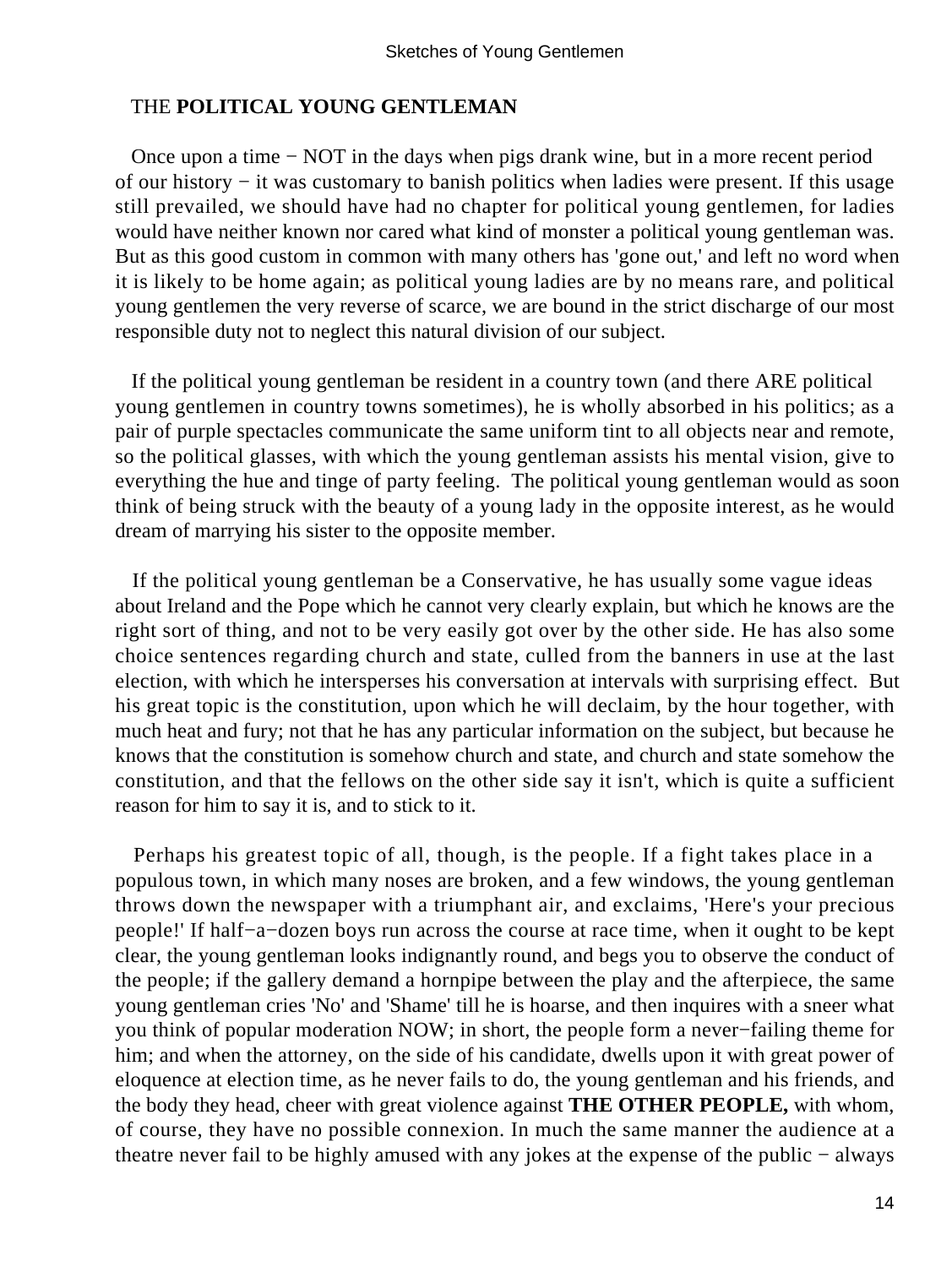laughing heartily at some other public, and never at themselves.

 If the political young gentleman be a Radical, he is usually a very profound person indeed, having great store of theoretical questions to put to you, with an infinite variety of possible cases and logical deductions therefrom. If he be of the utilitarian school, too, which is more than probable, he is particularly pleasant company, having many ingenious remarks to offer upon the voluntary principle and various cheerful disquisitions connected with the population of the country, the position of Great Britain in the scale of nations, and the balance of power. Then he is exceedingly well versed in all doctrines of political economy as laid down in the newspapers, and knows a great many parliamentary speeches by heart; nay, he has a small stock of aphorisms, none of them exceeding a couple of lines in length, which will settle the toughest question and leave you nothing to say. He gives all the young ladies to understand, that Miss Martineau is the greatest woman that ever lived; and when they praise the good looks of Mr. Hawkins the new member, says he's very well for a representative, all things considered, but he wants a little calling to account, and he is more than half afraid it will be necessary to bring him down on his knees for that vote on the miscellaneous estimates. At this, the young ladies express much wonderment, and say surely a Member of Parliament is not to be brought upon his knees so easily; in reply to which the political young gentleman smiles sternly, and throws out dark hints regarding the speedy arrival of that day, when Members of Parliament will be paid salaries, and required to render weekly accounts of their proceedings, at which the young ladies utter many expressions of astonishment and incredulity, while their lady−mothers regard the prophecy as little else than blasphemous.

 It is extremely improving and interesting to hear two political young gentlemen, of diverse opinions, discuss some great question across a dinner−table; such as, whether, if the public were admitted to Westminster Abbey for nothing, they would or would not convey small chisels and hammers in their pockets, and immediately set about chipping all the noses off the statues; or whether, if they once got into the Tower for a shilling, they would not insist upon trying the crown on their own heads, and loading and firing off all the small arms in the armoury, to the great discomposure of Whitechapel and the Minories. Upon these, and many other momentous questions which agitate the public mind in these desperate days, they will discourse with great vehemence and irritation for a considerable time together, both leaving off precisely where they began, and each thoroughly persuaded that he has got the better of the other.

 In society, at assemblies, balls, and playhouses, these political young gentlemen are perpetually on the watch for a political allusion, or anything which can be tortured or construed into being one; when, thrusting themselves into the very smallest openings for their favourite discourse, they fall upon the unhappy company tooth and nail. They have recently had many favourable opportunities of opening in churches, but as there the clergyman has it all his own way, and must not be contradicted, whatever politics he preaches, they are fain to hold their tongues until they reach the outer door, though at the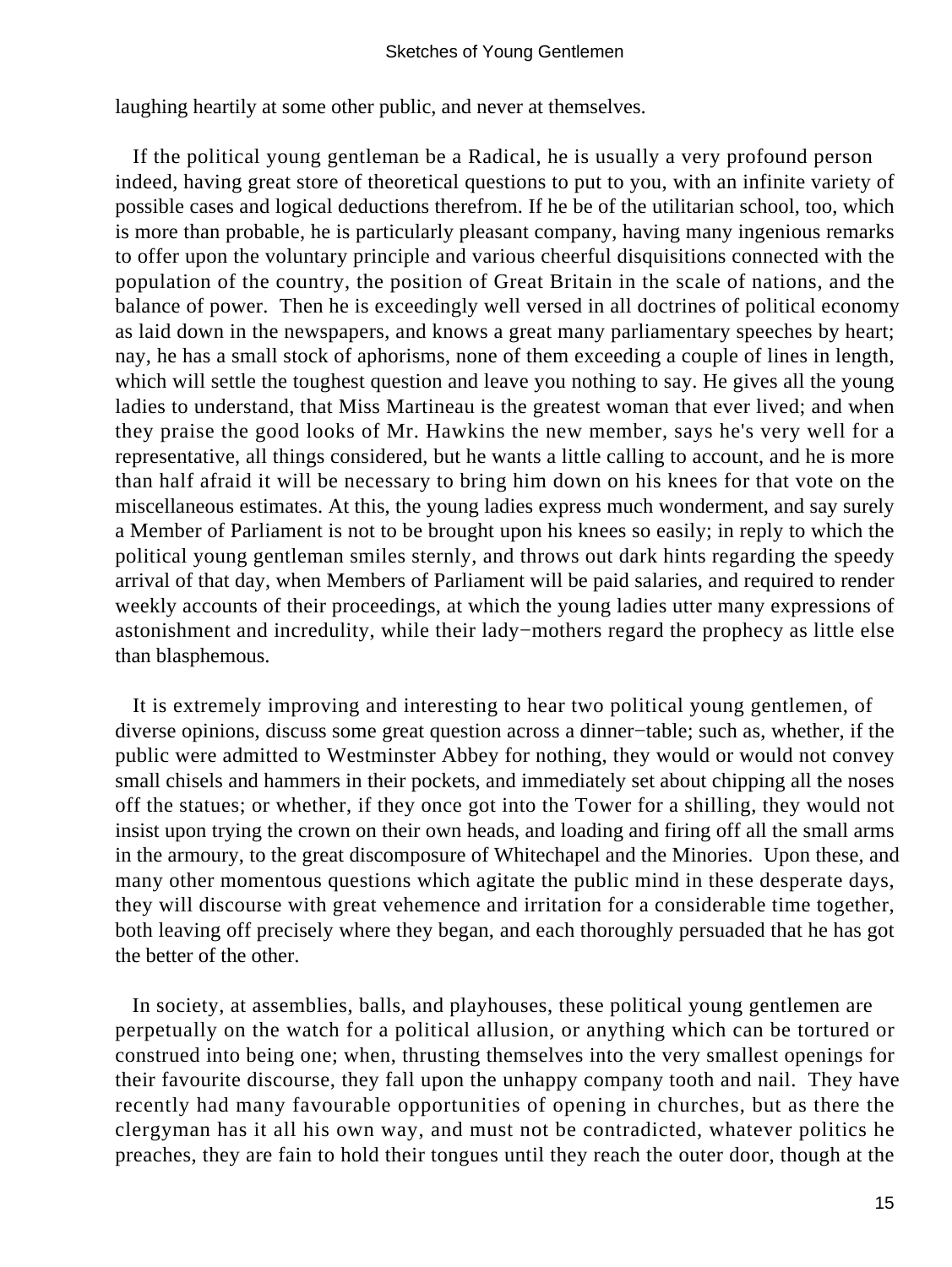imminent risk of bursting in the effort.

 As such discussions can please nobody but the talkative parties concerned, we hope they will henceforth take the hint and discontinue them, otherwise we now give them warning, that the ladies have our advice to discountenance such talkers altogether.

#### THE **DOMESTIC YOUNG GENTLEMAN**

 Let us make a slight sketch of our amiable friend, Mr. Felix Nixon. We are strongly disposed to think, that if we put him in this place, he will answer our purpose without another word of comment.

 Felix, then, is a young gentleman who lives at home with his mother, just within the twopenny−post office circle of three miles from St. Martin−le−Grand. He wears Indiarubber goloshes when the weather is at all damp, and always has a silk handkerchief neatly folded up in the right−hand pocket of his great−coat, to tie over his mouth when he goes home at night; moreover, being rather near– sighted, he carries spectacles for particular occasions, and has a weakish tremulous voice, of which he makes great use, for he talks as much as any old lady breathing.

 The two chief subjects of Felix's discourse, are himself and his mother, both of whom would appear to be very wonderful and interesting persons. As Felix and his mother are seldom apart in body, so Felix and his mother are scarcely ever separate in spirit. If you ask Felix how he finds himself to−day, he prefaces his reply with a long and minute bulletin of his mother's state of health; and the good lady in her turn, edifies her acquaintance with a circumstantial and alarming account, how he sneezed four times and coughed once after being out in the rain the other night, but having his feet promptly put into hot water, and his head into a flannel−something, which we will not describe more particularly than by this delicate allusion, was happily brought round by the next morning, and enabled to go to business as usual.

 Our friend is not a very adventurous or hot−headed person, but he has passed through many dangers, as his mother can testify: there is one great story in particular, concerning a hackney coachman who wanted to overcharge him one night for bringing them home from the play, upon which Felix gave the aforesaid coachman a look which his mother thought would have crushed him to the earth, but which did not crush him quite, for he continued to demand another sixpence, notwithstanding that Felix took out his pocket−book, and, with the aid of a flat candle, pointed out the fare in print, which the coachman obstinately disregarding, he shut the street−door with a slam which his mother shudders to think of; and then, roused to the most appalling pitch of passion by the coachman knocking a double knock to show that he was by no means convinced, he broke with uncontrollable force from his parent and the servant girl, and running into the street without his hat, actually shook his fist at the coachman, and came back again with a face as white, Mrs. Nixon says, looking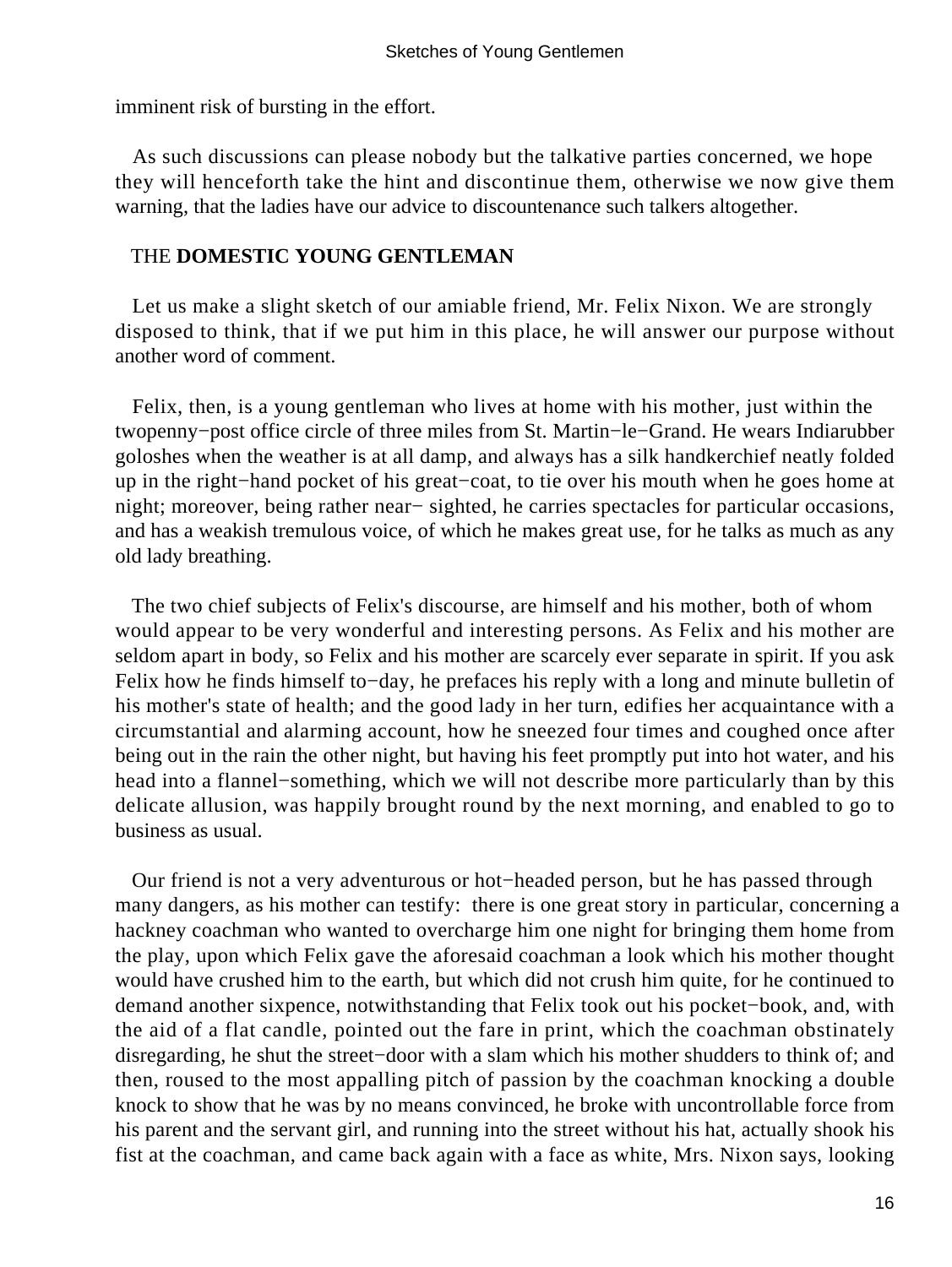about her for a simile, as white as that ceiling. She never will forget his fury that night, Never!

 To this account Felix listens with a solemn face, occasionally looking at you to see how it affects you, and when his mother has made an end of it, adds that he looked at every coachman he met for three weeks afterwards, in hopes that he might see the scoundrel; whereupon Mrs. Nixon, with an exclamation of terror, requests to know what he would have done to him if he HAD seen him, at which Felix smiling darkly and clenching his right fist, she exclaims, 'Goodness gracious!' with a distracted air, and insists upon extorting a promise that he never will on any account do anything so rash, which her dutiful son − it being something more than three years since the offence was committed – reluctantly concedes, and his mother, shaking her head prophetically, fears with a sigh that his spirit will lead him into something violent yet. The discourse then, by an easy transition, turns upon the spirit which glows within the bosom of Felix, upon which point Felix himself becomes eloquent, and relates a thrilling anecdote of the time when he used to sit up till two o'clock in the morning reading French, and how his mother used to say, 'Felix, you will make yourself ill, I know you will;' and how HE used to say, 'Mother, I don't care − I will do it;' and how at last his mother privately procured a doctor to come and see him, who declared, the moment he felt his pulse, that if he had gone on reading one night more − only one night more − he must have put a blister on each temple, and another between his shoulders; and who, as it was, sat down upon the instant, and writing a prescription for a blue pill, said it must be taken immediately, or he wouldn't answer for the consequences. The recital of these and many other moving perils of the like nature, constantly harrows up the feelings of Mr. Nixon's friends.

 Mrs. Nixon has a tolerably extensive circle of female acquaintance, being a good−humoured, talkative, bustling little body, and to the unmarried girls among them she is constantly vaunting the virtues of her son, hinting that she will be a very happy person who wins him, but that they must mind their P's and Q's, for he is very particular, and terribly severe upon young ladies. At this last caution the young ladies resident in the same row, who happen to be spending the evening there, put their pocket−handkerchiefs before their mouths, and are troubled with a short cough; just then Felix knocks at the door, and his mother drawing the tea−table nearer the fire, calls out to him as he takes off his boots in the back parlour that he needn't mind coming in in his slippers, for there are only the two Miss Greys and Miss Thompson, and she is quite sure they will excuse HIM, and nodding to the two Miss Greys, she adds, in a whisper, that Julia Thompson is a great favourite with Felix, at which intelligence the short cough comes again, and Miss Thompson in particular is greatly troubled with it, till Felix coming in, very faint for want of his tea, changes the subject of discourse, and enables her to laugh out boldly and tell Amelia Grey not to be so foolish. Here they all three laugh, and Mrs. Nixon says they are giddy girls; in which stage of the proceedings, Felix, who has by this time refreshened himself with the grateful herb that 'cheers but not inebriates,' removes his cup from his countenance and says with a knowing smile, that all girls are; whereat his admiring mamma pats him on the back and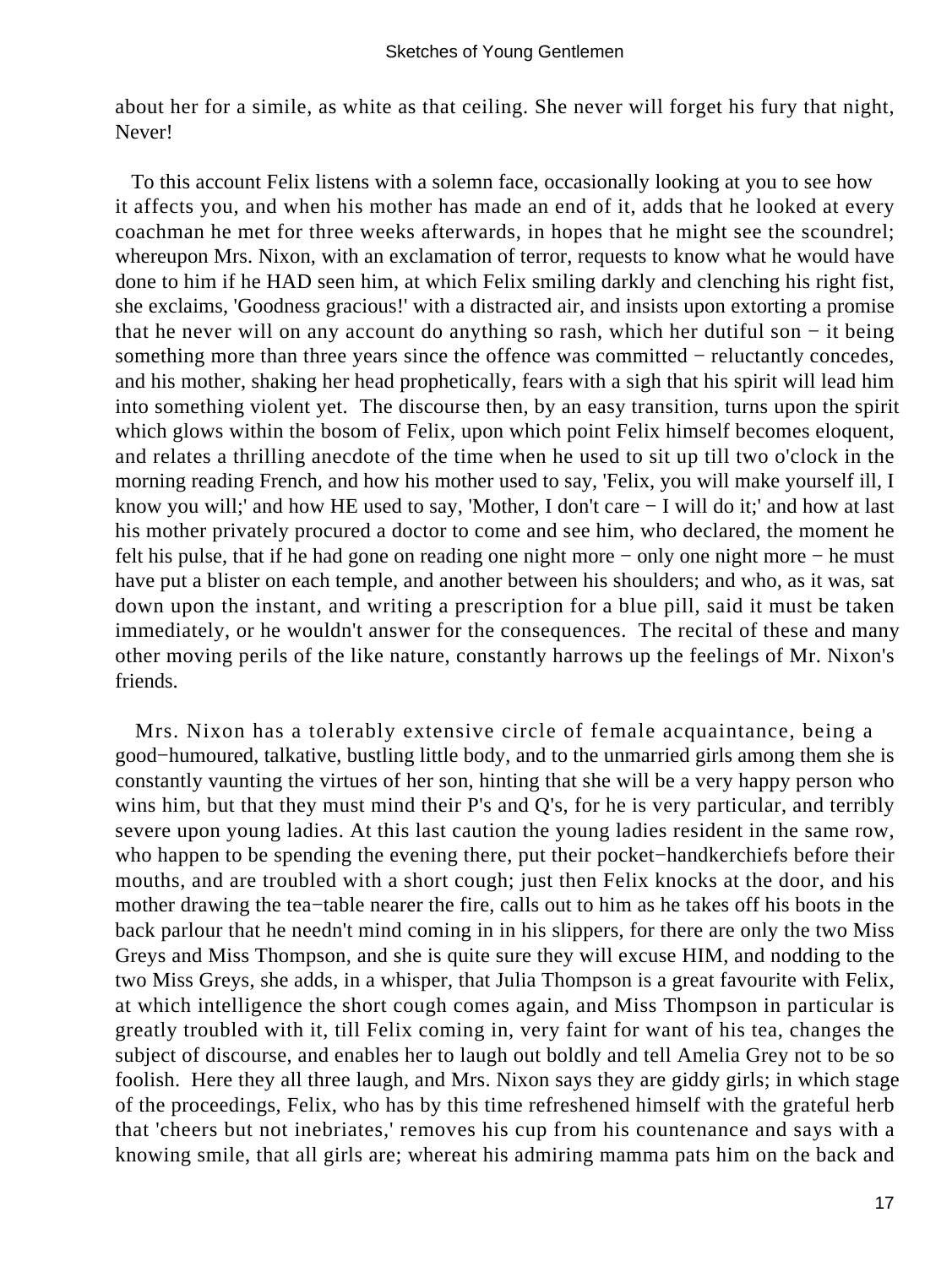tells him not to be sly, which calls forth a general laugh from the young ladies, and another smile from Felix, who, thinking he looks very sly indeed, is perfectly satisfied.

 Tea being over, the young ladies resume their work, and Felix insists upon holding a skein of silk while Miss Thompson winds it on a card. This process having been performed to the satisfaction of all parties, he brings down his flute in compliance with a request from the youngest Miss Grey, and plays divers tunes out of a very small music−book till supper−time, when he is very facetious and talkative indeed. Finally, after half a tumblerful of warm sherry and water, he gallantly puts on his goloshes over his slippers, and telling Miss Thompson's servant to run on first and get the door open, escorts that young lady to her house, five doors off: the Miss Greys who live in the next house but one stopping to peep with merry faces from their own door till he comes back again, when they call out 'Very well, Mr. Felix,' and trip into the passage with a laugh more musical than any flute that was ever played.

 Felix is rather prim in his appearance, and perhaps a little priggish about his books and flute, and so forth, which have all their peculiar corners of peculiar shelves in his bedroom; indeed all his female acquaintance (and they are good judges) have long ago set him down as a thorough old bachelor. He is a favourite with them however, in a certain way, as an honest, inoffensive, kind−hearted creature; and as his peculiarities harm nobody, not even himself, we are induced to hope that many who are not personally acquainted with him will take our good word in his behalf, and be content to leave him to a long continuance of his harmless existence.

#### THE **CENSORIOUS YOUNG GENTLEMAN**

 There is an amiable kind of young gentleman going about in society, upon whom, after much experience of him, and considerable turning over of the subject in our mind, we feel it our duty to affix the above appellation. Young ladies mildly call him a 'sarcastic' young gentleman, or a 'severe' young gentleman. We, who know better, beg to acquaint them with the fact, that he is merely a censorious young gentleman, and nothing else.

 The censorious young gentleman has the reputation among his familiars of a remarkably clever person, which he maintains by receiving all intelligence and expressing all opinions with a dubious sneer, accompanied with a half smile, expressive of anything you please but good−humour. This sets people about thinking what on earth the censorious young gentleman means, and they speedily arrive at the conclusion that he means something very deep indeed; for they reason in this way − 'This young gentleman looks so very knowing that he must mean something, and as I am by no means a dull individual, what a very deep meaning he must have if I can't find it out!' It is extraordinary how soon a censorious young gentleman may make a reputation in his own small circle if he bear this in his mind, and regulate his proceedings accordingly.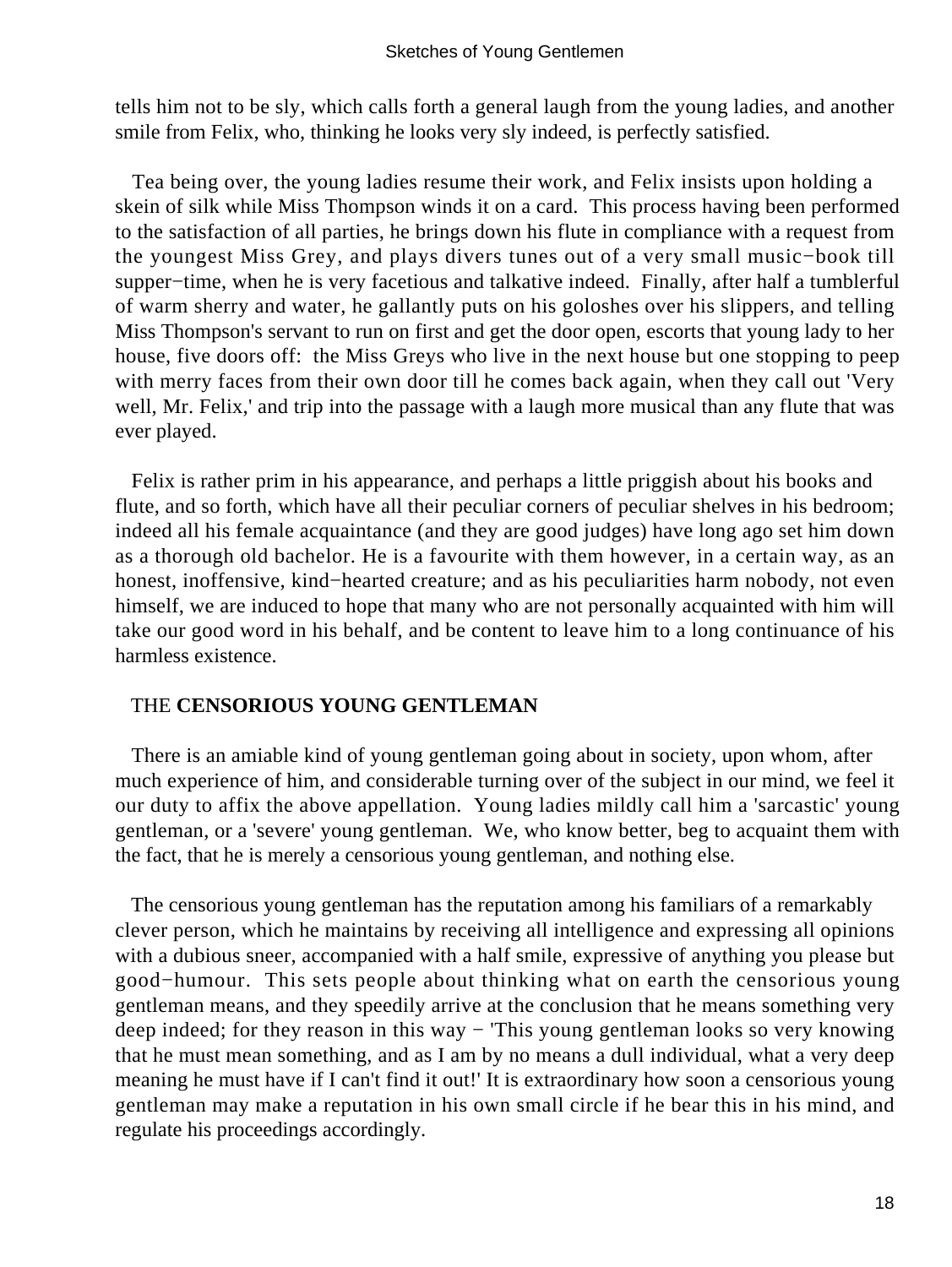As young ladies are generally − not curious, but laudably desirous to acquire information, the censorious young gentleman is much talked about among them, and many surmises are hazarded regarding him. 'I wonder,' exclaims the eldest Miss Greenwood, laying down her work to turn up the lamp, 'I wonder whether Mr. Fairfax will ever be married.' 'Bless me, dear,' cries Miss Marshall, 'what ever made you think of him?' 'Really I hardly know,' replies Miss Greenwood; 'he is such a very mysterious person, that I often wonder about him.' 'Well, to tell you the truth,' replies Miss Marshall, 'and so do I.' Here two other young ladies profess that they are constantly doing the like, and all present appear in the same condition except one young lady, who, not scrupling to state that she considers Mr. Fairfax 'a horror,' draws down all the opposition of the others, which having been expressed in a great many ejaculatory passages, such as 'Well, did I ever!' – and 'Lor, Emily, dear!' ma takes up the subject, and gravely states, that she must say she does not think Mr. Fairfax by any means a horror, but rather takes him to be a young man of very great ability; 'and I am quite sure,' adds the worthy lady, 'he always means a great deal more than he says.'

 The door opens at this point of the disclosure, and who of all people alive walks into the room, but the very Mr. Fairfax, who has been the subject of conversation! 'Well, it really is curious,' cries ma, 'we were at that very moment talking about you.' 'You did me great honour,' replies Mr. Fairfax; 'may I venture to ask what you were saying?' 'Why, if you must know,' returns the eldest girl, 'we were remarking what a very mysterious man you are.' 'Ay, ay!' observes Mr. Fairfax, 'Indeed!' Now Mr. Fairfax says this ay, ay, and indeed, which are slight words enough in themselves, with so very unfathomable an air, and accompanies them with such a very equivocal smile, that ma and the young ladies are more than ever convinced that he means an immensity, and so tell him he is a very dangerous man, and seems to be always thinking ill of somebody, which is precisely the sort of character the censorious young gentleman is most desirous to establish; wherefore he says, 'Oh, dear, no,' in a tone, obviously intended to mean, 'You have me there,' and which gives them to understand that they have hit the right nail on the very centre of its head.

 When the conversation ranges from the mystery overhanging the censorious young gentleman's behaviour, to the general topics of the day, he sustains his character to admiration. He considers the new tragedy well enough for a new tragedy, but Lord bless us − well, no matter; he could say a great deal on that point, but he would rather not, lest he should be thought ill−natured, as he knows he would be. 'But is not Mr. So−and−so's performance truly charming?' inquires a young lady. 'Charming!' replies the censorious young gentleman. 'Oh, dear, yes, certainly; very charming − oh, very charming indeed.' After this, he stirs the fire, smiling contemptuously all the while: and a modest young gentleman, who has been a silent listener, thinks what a great thing it must be, to have such a critical judgment. Of music, pictures, books, and poetry, the censorious young gentleman has an equally fine conception. As to men and women, he can tell all about them at a glance. 'Now let us hear your opinion of young Mrs. Barker,' says some great believer in the powers of Mr. Fairfax, 'but don't be too severe.' 'I never am severe,' replies the censorious young gentleman. 'Well, never mind that now. She is very lady−like, is she not?' 'Lady−like!'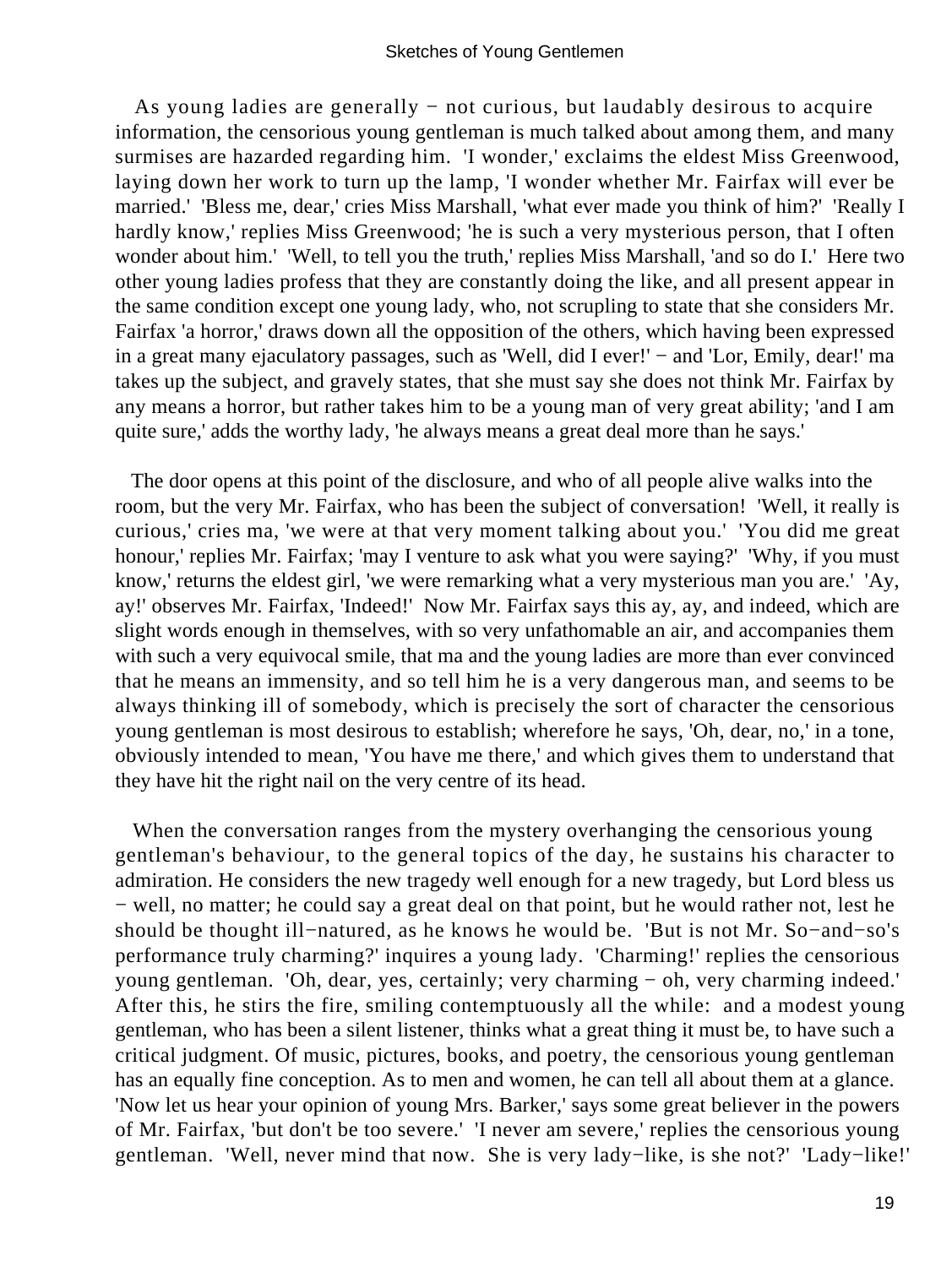repeats the censorious young gentleman (for he always repeats when he is at a loss for anything to say). 'Did you observe her manner? Bless my heart and soul, Mrs. Thompson, did you observe her manner? − that's all I ask.' 'I thought I had done so,' rejoins the poor lady, much perplexed; 'I did not observe it very closely perhaps.' 'Oh, not very closely,' rejoins the censorious young gentleman, triumphantly. 'Very good; then I did. Let us talk no more about her.' The censorious young gentleman purses up his lips, and nods his head sagely, as he says this; and it is forthwith whispered about, that Mr. Fairfax (who, though he is a little prejudiced, must be admitted to be a very excellent judge) has observed something exceedingly odd in Mrs. Barker's manner.

#### THE **FUNNY YOUNG GENTLEMAN**

 As one funny young gentleman will serve as a sample of all funny young Gentlemen we purpose merely to note down the conduct and behaviour of an individual specimen of this class, whom we happened to meet at an annual family Christmas party in the course of this very last Christmas that ever came.

 We were all seated round a blazing fire which crackled pleasantly as the guests talked merrily and the urn steamed cheerily − for, being an old−fashioned party, there WAS an urn, and a teapot besides − when there came a postman's knock at the door, so violent and sudden, that it startled the whole circle, and actually caused two or three very interesting and most unaffected young ladies to scream aloud and to exhibit many afflicting symptoms of terror and distress, until they had been several times assured by their respective adorers, that they were in no danger. We were about to remark that it was surely beyond post−time, and must have been a runaway knock, when our host, who had hitherto been paralysed with wonder, sank into a chair in a perfect ecstasy of laughter, and offered to lay twenty pounds that it was that droll dog Griggins. He had no sooner said this, than the majority of the company and all the children of the house burst into a roar of laughter too, as if some inimitable joke flashed upon them simultaneously, and gave vent to various exclamations of − To be sure it must be Griggins, and How like him that was, and What spirits he was always in! with many other commendatory remarks of the like nature.

 Not having the happiness to know Griggins, we became extremely desirous to see so pleasant a fellow, the more especially as a stout gentleman with a powdered head, who was sitting with his breeches buckles almost touching the hob, whispered us he was a wit of the first water, when the door opened, and Mr. Griggins being announced, presented himself, amidst another shout of laughter and a loud clapping of hands from the younger branches. This welcome he acknowledged by sundry contortions of countenance, imitative of the clown in one of the new pantomimes, which were so extremely successful, that one stout gentleman rolled upon an ottoman in a paroxysm of delight, protesting, with many gasps, that if somebody didn't make that fellow Griggins leave off, he would be the death of him, he knew. At this the company only laughed more boisterously than before, and as we always like to accommodate our tone and spirit if possible to the humour of any society in which we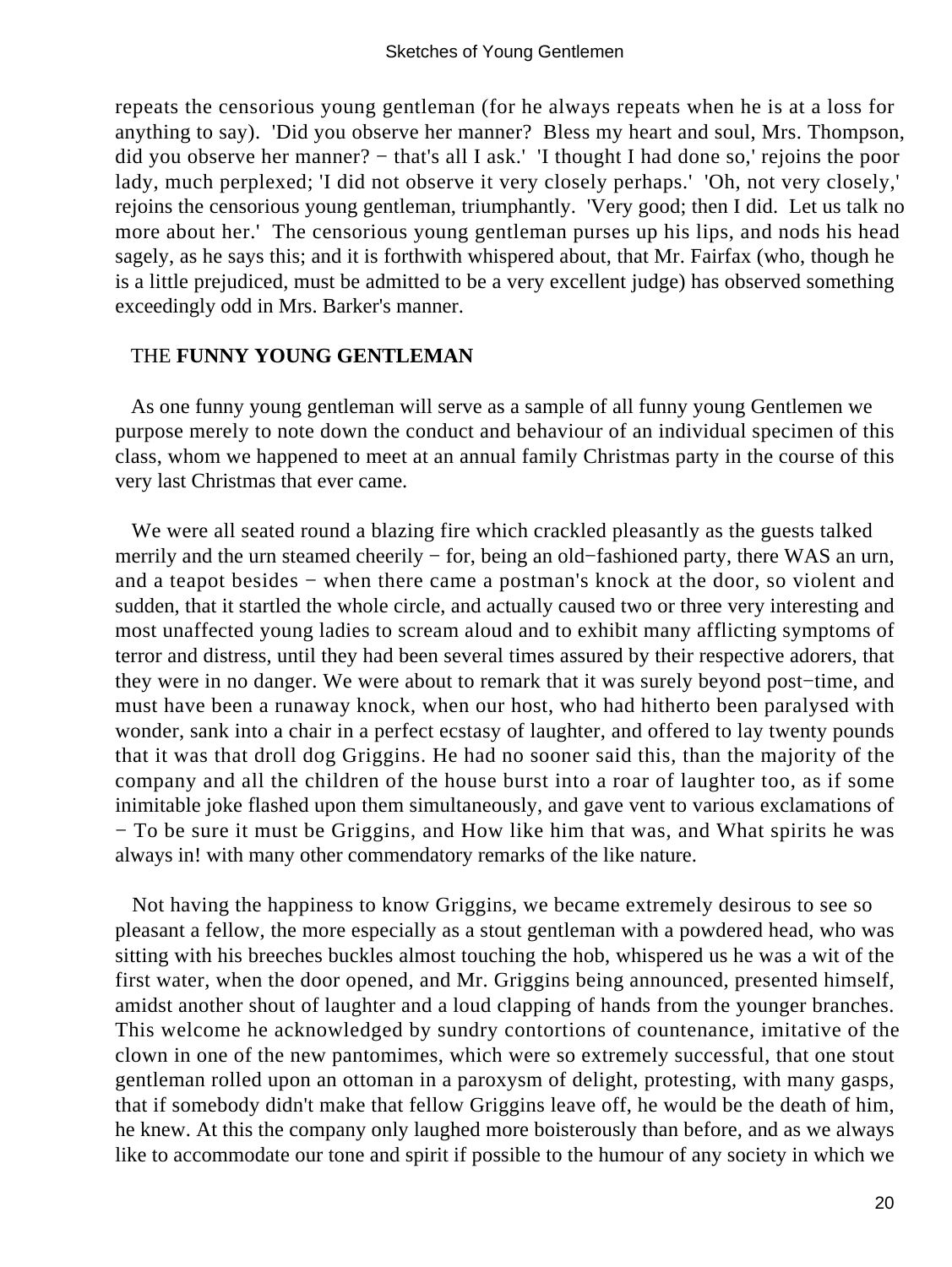find ourself, we laughed with the rest, and exclaimed, 'Oh! capital, capital!' as loud as any of them.

 When he had quite exhausted all beholders, Mr. Griggins received the welcomes and congratulations of the circle, and went through the needful introductions with much ease and many puns. This ceremony over, he avowed his intention of sitting in somebody's lap unless the young ladies made room for him on the sofa, which being done, after a great deal of tittering and pleasantry, he squeezed himself among them, and likened his condition to that of love among the roses. At this novel jest we all roared once more. 'You should consider yourself highly honoured, sir,' said we. 'Sir,' replied Mr. Griggins, 'you do me proud.' Here everybody laughed again; and the stout gentleman by the fire whispered in our ear that Griggins was making a dead set at us.

 The tea−things having been removed, we all sat down to a round game, and here Mr. Griggins shone forth with peculiar brilliancy, abstracting other people's fish, and looking over their hands in the most comical manner. He made one most excellent joke in snuffing a candle, which was neither more nor less than setting fire to the hair of a pale young gentleman who sat next him, and afterwards begging his pardon with considerable humour. As the young gentleman could not see the joke however, possibly in consequence of its being on the top of his own head, it did not go off quite as well as it might have done; indeed, the young gentleman was heard to murmur some general references to 'impertinence,' and a 'rascal,' and to state the number of his lodgings in an angry tone − a turn of the conversation which might have been productive of slaughterous consequences, if a young lady, betrothed to the young gentleman, had not used her immediate influence to bring about a reconciliation: emphatically declaring in an agitated whisper, intended for his peculiar edification but audible to the whole table, that if he went on in that way, she never would think of him otherwise than as a friend, though as that she must always regard him. At this terrible threat the young gentleman became calm, and the young lady, overcome by the revulsion of feeling, instantaneously fainted.

 Mr. Griggins's spirits were slightly depressed for a short period by this unlooked−for result of such a harmless pleasantry, but being promptly elevated by the attentions of the host and several glasses of wine, he soon recovered, and became even more vivacious than before, insomuch that the stout gentleman previously referred to, assured us that although he had known him since he was **THAT** high (something smaller than a nutmeg−grater), he had never beheld him in such excellent cue.

 When the round game and several games at blind man's buff which followed it were all over, and we were going down to supper, the inexhaustible Mr. Griggins produced a small sprig of mistletoe from his waistcoat pocket, and commenced a general kissing of the assembled females, which occasioned great commotion and much excitement. We observed that several young gentlemen – including the young gentleman with the pale countenance – were greatly scandalised at this indecorous proceeding, and talked very big among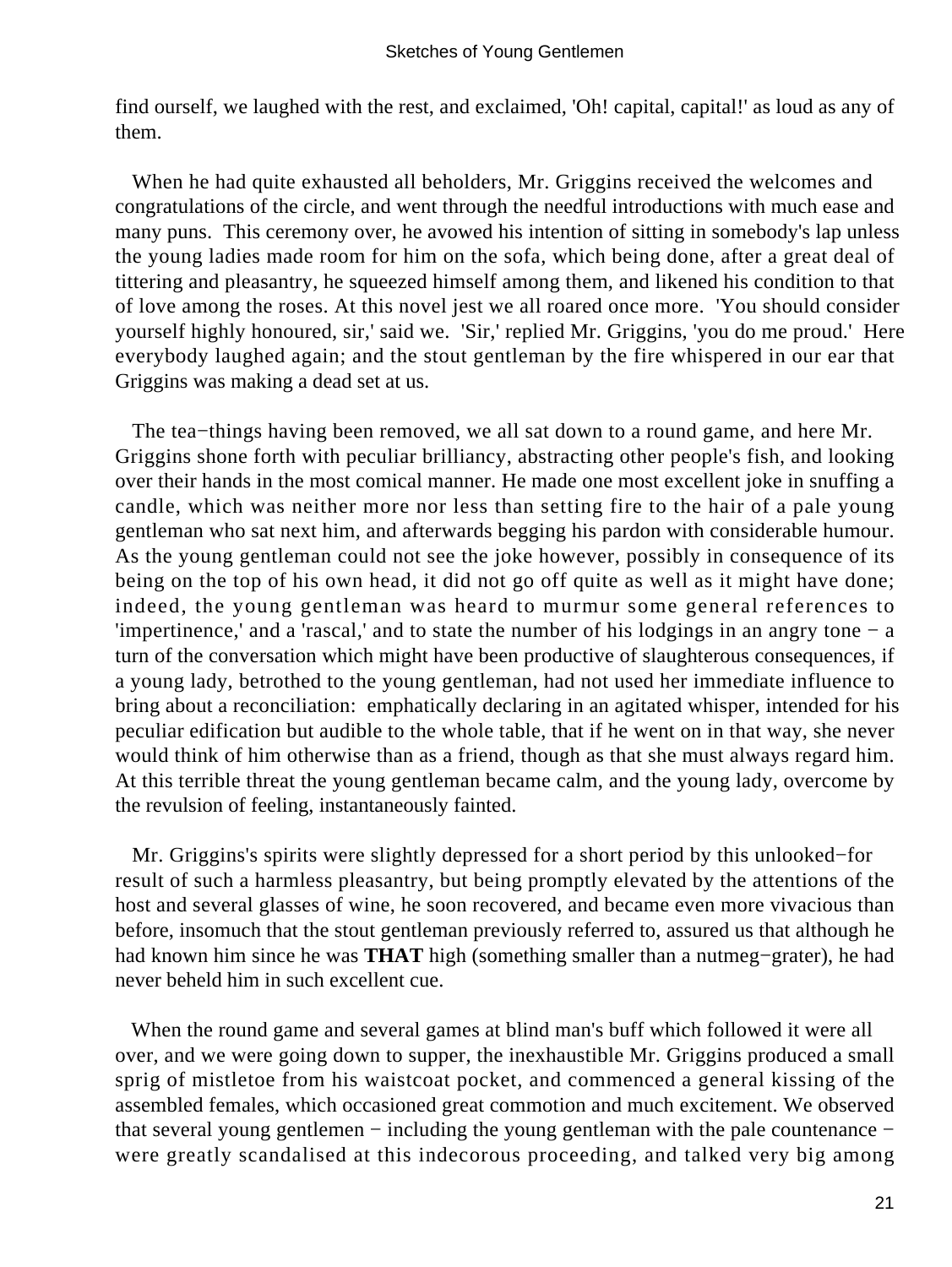themselves in corners; and we observed too, that several young ladies when remonstrated with by the aforesaid young gentlemen, called each other to witness how they had struggled, and protested vehemently that it was very rude, and that they were surprised at Mrs. Brown's allowing it, and that they couldn't bear it, and had no patience with such impertinence. But such is the gentle and forgiving nature of woman, that although we looked very narrowly for it, we could not detect the slightest harshness in the subsequent treatment of Mr. Griggins. Indeed, upon the whole, it struck us that among the ladies he seemed rather more popular than before!

 To recount all the drollery of Mr. Griggins at supper, would fill such a tiny volume as this, to the very bottom of the outside cover. How he drank out of other people's glasses, and ate of other people's bread, how he frightened into screaming convulsions a little boy who was sitting up to supper in a high chair, by sinking below the table and suddenly reappearing with a mask on; how the hostess was really surprised that anybody could find a pleasure in tormenting children, and how the host frowned at the hostess, and felt convinced that Mr. Griggins had done it with the very best intentions; how Mr. Griggins explained, and how everybody's good–humour was restored but the child's; – to tell these and a hundred other things ever so briefly, would occupy more of our room and our readers' patience, than either they or we can conveniently spare. Therefore we change the subject, merely observing that we have offered no description of the funny young gentleman's personal appearance, believing that almost every society has a Griggins of its own, and leaving all readers to supply the deficiency, according to the particular circumstances of their particular case.

#### THE **THEATRICAL YOUNG GENTLEMAN**

 All gentlemen who love the drama − and there are few gentlemen who are not attached to the most intellectual and rational of all our amusements − do not come within this definition. As we have no mean relish for theatrical entertainments ourself, we are disinterestedly anxious that this should be perfectly understood.

 The theatrical young gentleman has early and important information on all theatrical topics. 'Well,' says he, abruptly, when you meet him in the street, 'here's a pretty to−do. Flimkins has thrown up his part in the melodrama at the Surrey.' − 'And what's to be done?' you inquire with as much gravity as you can counterfeit. 'Ah, that's the point,' replies the theatrical young gentleman, looking very serious; 'Boozle declines it; positively declines it. From all I am told, I should say it was decidedly in Boozle's line, and that he would be very likely to make a great hit in it; but he objects on the ground of Flimkins having been put up in the part first, and says no earthly power shall induce him to take the character. It's a fine part, too − excellent business, I'm told. He has to kill six people in the course of the piece, and to fight over a bridge in red fire, which is as safe a card, you know, as can be. Don't mention it; but I hear that the last scene, when he is first poisoned, and then stabbed, by Mrs. Flimkins as Vengedora, will be the greatest thing that has been done these many years.' With this piece of news, and laying his finger on his lips as a caution for you not to excite the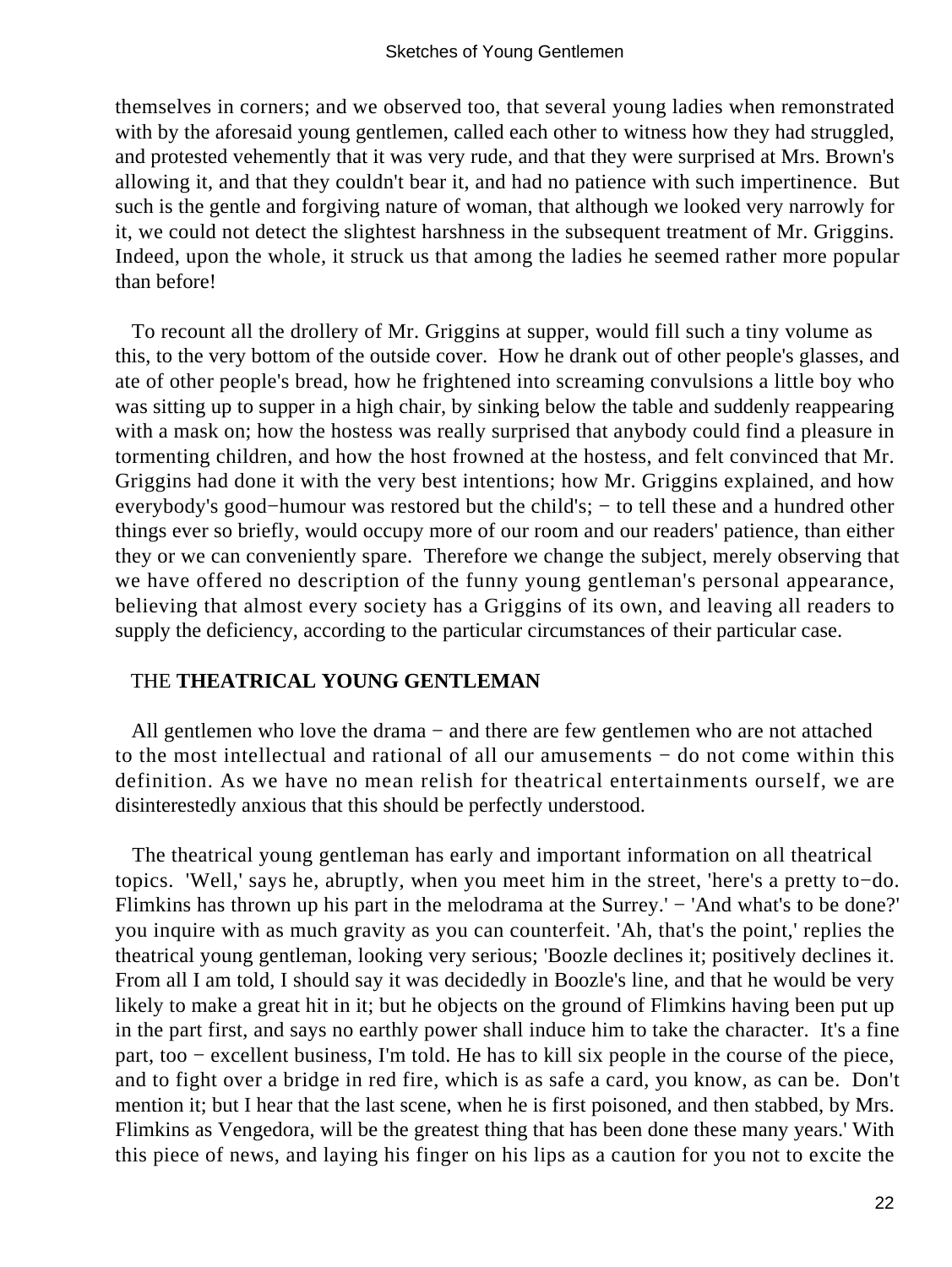town with it, the theatrical young gentleman hurries away.

 The theatrical young gentleman, from often frequenting the different theatrical establishments, has pet and familiar names for them all. Thus Covent−Garden is the garden, Drury−Lane the lane, the Victoria the vic, and the Olympic the pic. Actresses, too, are always designated by their surnames only, as Taylor, Nisbett, Faucit, Honey; that talented and lady−like girl Sheriff, that clever little creature Horton, and so on. In the same manner he prefixes Christian names when he mentions actors, as Charley Young, Jemmy Buckstone, Fred. Yates, Paul Bedford. When he is at a loss for a Christian name, the word 'old' applied indiscriminately answers quite as well: as old Charley Matthews at Vestris's, old Harley, and old Braham. He has a great knowledge of the private proceedings of actresses, especially of their getting married, and can tell you in a breath half−a−dozen who have changed their names without avowing it. Whenever an alteration of this kind is made in the playbills, he will remind you that he let you into the secret six months ago.

 The theatrical young gentleman has a great reverence for all that is connected with the stage department of the different theatres. He would, at any time, prefer going a street or two out of his way, to omitting to pass a stage−entrance, into which he always looks with a curious and searching eye. If he can only identify a popular actor in the street, he is in a perfect transport of delight; and no sooner meets him, than he hurries back, and walks a few paces in front of him, so that he can turn round from time to time, and have a good stare at his features. He looks upon a theatrical−fund dinner as one of the most enchanting festivities ever known; and thinks that to be a member of the Garrick Club, and see so many actors in their plain clothes, must be one of the highest gratifications the world can bestow.

 The theatrical young gentleman is a constant half−price visitor at one or other of the theatres, and has an infinite relish for all pieces which display the fullest resources of the establishment. He likes to place implicit reliance upon the play−bills when he goes to see a show−piece, and works himself up to such a pitch of enthusiasm, as not only to believe (if the bills say so) that there are three hundred and seventy−five people on the stage at one time in the last scene, but is highly indignant with you, unless you believe it also. He considers that if the stage be opened from the foot−lights to the back wall, in any new play, the piece is a triumph of dramatic writing, and applauds accordingly. He has a great notion of trap−doors too; and thinks any character going down or coming up a trap (no matter whether he be an angel or a demon – they both do it occasionally) one of the most interesting feats in the whole range of scenic illusion.

 Besides these acquirements, he has several veracious accounts to communicate of the private manners and customs of different actors, which, during the pauses of a quadrille, he usually communicates to his partner, or imparts to his neighbour at a supper table. Thus he is advised, that Mr. Liston always had a footman in gorgeous livery waiting at the side−scene with a brandy bottle and tumbler, to administer half a pint or so of spirit to him every time he came off, without which assistance he must infallibly have fainted. He knows for a fact,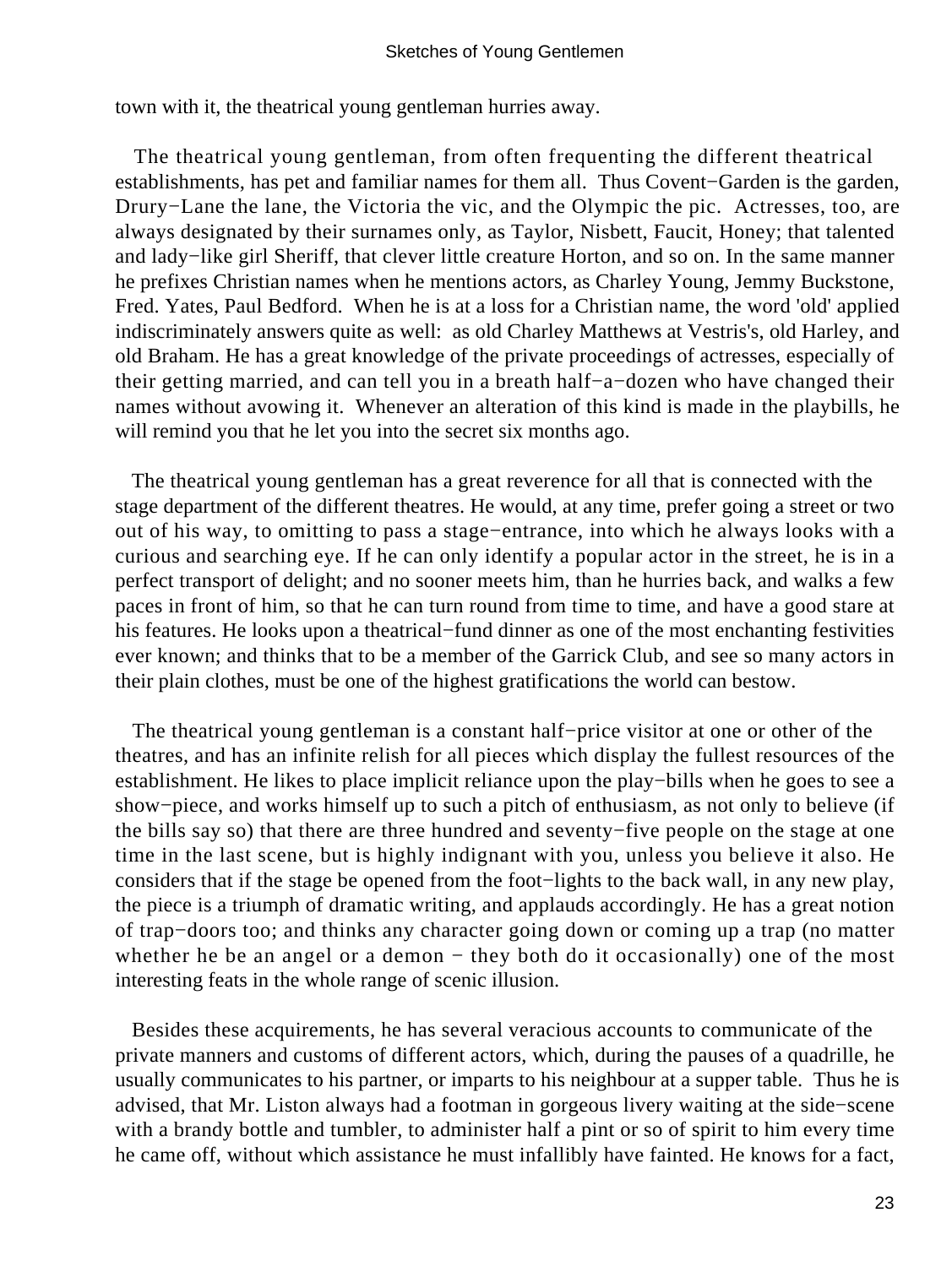that, after an arduous part, Mr. George Bennett is put between two feather beds, to absorb the perspiration; and is credibly informed, that Mr. Baker has, for many years, submitted to a course of lukewarm toast−and−water, to qualify him to sustain his favourite characters. He looks upon Mr. Fitz Ball as the principal dramatic genius and poet of the day; but holds that there are great writers extant besides him, – in proof whereof he refers you to various dramas and melodramas recently produced, of which he takes in all the sixpenny and three−penny editions as fast as they appear.

 The theatrical young gentleman is a great advocate for violence of emotion and redundancy of action. If a father has to curse a child upon the stage, he likes to see it done in the thorough−going style, with no mistake about it: to which end it is essential that the child should follow the father on her knees, and be knocked violently over on her face by the old gentleman as he goes into a small cottage, and shuts the door behind him. He likes to see a blessing invoked upon the young lady, when the old gentleman repents, with equal earnestness, and accompanied by the usual conventional forms, which consist of the old gentleman looking anxiously up into the clouds, as if to see whether it rains, and then spreading an imaginary tablecloth in the air over the young lady's head – soft music playing all the while. Upon these, and other points of a similar kind, the theatrical young gentleman is a great critic indeed. He is likewise very acute in judging of natural expressions of the passions, and knows precisely the frown, wink, nod, or leer, which stands for any one of them, or the means by which it may be converted into any other: as jealousy, with a good stamp of the right foot, becomes anger; or wildness, with the hands clasped before the throat, instead of tearing the wig, is passionate love. If you venture to express a doubt of the accuracy of any of these portraitures, the theatrical young gentleman assures you, with a haughty smile, that it always has been done in that way, and he supposes they are not going to change it at this time of day to please you; to which, of course, you meekly reply that you suppose not.

 There are innumerable disquisitions of this nature, in which the theatrical young gentleman is very profound, especially to ladies whom he is most in the habit of entertaining with them; but as we have no space to recapitulate them at greater length, we must rest content with calling the attention of the young ladies in general to the theatrical young gentlemen of their own acquaintance.

#### THE **POETICAL YOUNG GENTLEMAN**

 Time was, and not very long ago either, when a singular epidemic raged among the young gentlemen, vast numbers of whom, under the influence of the malady, tore off their neckerchiefs, turned down their shirt collars, and exhibited themselves in the open streets with bare throats and dejected countenances, before the eyes of an astonished public. These were poetical young gentlemen. The custom was gradually found to be inconvenient, as involving the necessity of too much clean linen and too large washing bills, and these outward symptoms have consequently passed away; but we are disposed to think,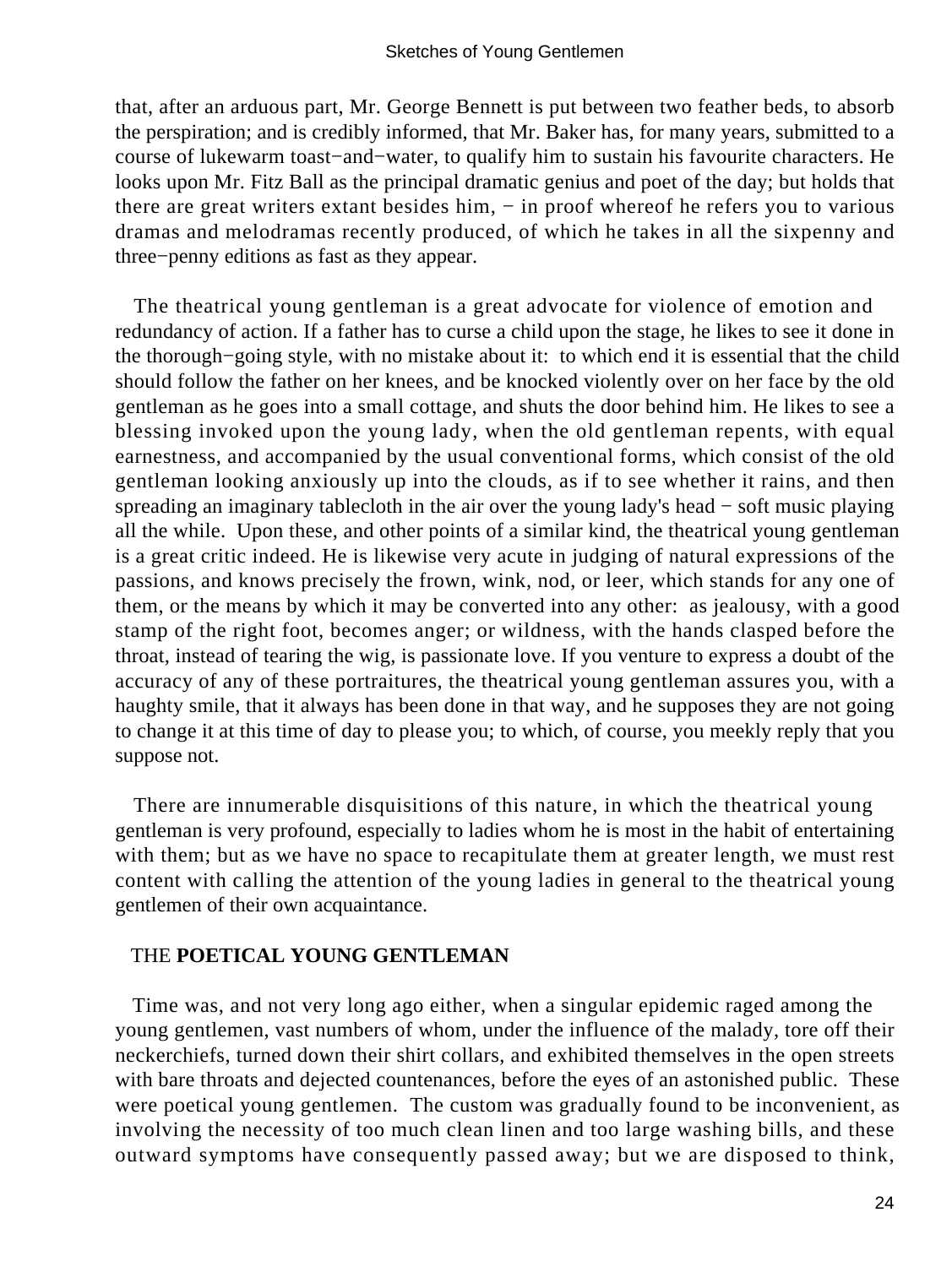notwithstanding, that the number of poetical young gentlemen is considerably on the increase.

 We know a poetical young gentleman − a very poetical young gentleman. We do not mean to say that he is troubled with the gift of poesy in any remarkable degree, but his countenance is of a plaintive and melancholy cast, his manner is abstracted and bespeaks affliction of soul: he seldom has his hair cut, and often talks about being an outcast and wanting a kindred spirit; from which, as well as from many general observations in which he is wont to indulge, concerning mysterious impulses, and yearnings of the heart, and the supremacy of intellect gilding all earthly things with the glowing magic of immortal verse, it is clear to all his friends that he has been stricken poetical.

 The favourite attitude of the poetical young gentleman is lounging on a sofa with his eyes fixed upon the ceiling, or sitting bolt upright in a high−backed chair, staring with very round eyes at the opposite wall. When he is in one of these positions, his mother, who is a worthy, affectionate old soul, will give you a nudge to bespeak your attention without disturbing the abstracted one, and whisper with a shake of the head, that John's imagination is at some extraordinary work or other, you may take her word for it. Hereupon John looks more fiercely intent upon vacancy than before, and suddenly snatching a pencil from his pocket, puts down three words, and a cross on the back of a card, sighs deeply, paces once or twice across the room, inflicts a most unmerciful slap upon his head, and walks moodily up to his dormitory.

 The poetical young gentleman is apt to acquire peculiar notions of things too, which plain ordinary people, unblessed with a poetical obliquity of vision, would suppose to be rather distorted. For instance, when the sickening murder and mangling of a wretched woman was affording delicious food wherewithal to gorge the insatiable curiosity of the public, our friend the poetical young gentleman was in ecstasies − not of disgust, but admiration. 'Heavens!' cried the poetical young gentleman, 'how grand; how great!' We ventured deferentially to inquire upon whom these epithets were bestowed: our humble thoughts oscillating between the police officer who found the criminal, and the lock−keeper who found the head. 'Upon whom!' exclaimed the poetical young gentleman in a frenzy of poetry, 'Upon whom should they be bestowed but upon the murderer!' – and thereupon it came out, in a fine torrent of eloquence, that the murderer was a great spirit, a bold creature full of daring and nerve, a man of dauntless heart and determined courage, and withal a great casuist and able reasoner, as was fully demonstrated in his philosophical colloquies with the great and noble of the land. We held our peace, and meekly signified our indisposition to controvert these opinions − firstly, because we were no match at quotation for the poetical young gentleman; and secondly, because we felt it would be of little use our entering into any disputation, if we were: being perfectly convinced that the respectable and immoral hero in question is not the first and will not be the last hanged gentleman upon whom false sympathy or diseased curiosity will be plentifully expended.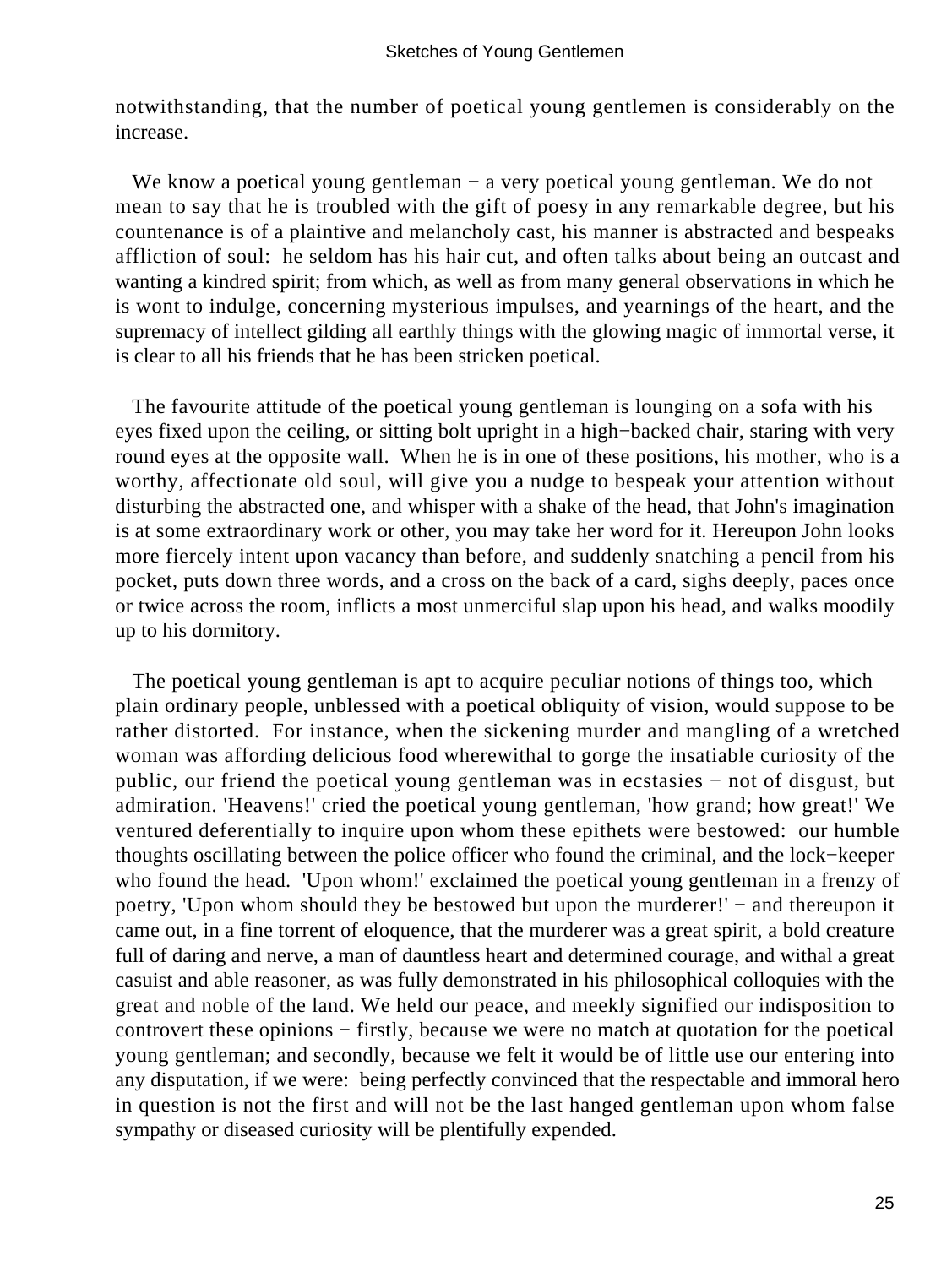#### Sketches of Young Gentlemen

 This was a stern mystic flight of the poetical young gentleman. In his milder and softer moments he occasionally lays down his neckcloth, and pens stanzas, which sometimes find their way into a Lady's Magazine, or the 'Poets' Corner' of some country newspaper; or which, in default of either vent for his genius, adorn the rainbow leaves of a lady's album. These are generally written upon some such occasions as contemplating the Bank of England by midnight, or beholding Saint Paul's in a snow−storm; and when these gloomy objects fail to afford him inspiration, he pours forth his soul in a touching address to a violet, or a plaintive lament that he is no longer a child, but has gradually grown up.

 The poetical young gentleman is fond of quoting passages from his favourite authors, who are all of the gloomy and desponding school. He has a great deal to say too about the world, and is much given to opining, especially if he has taken anything strong to drink, that there is nothing in it worth living for. He gives you to understand, however, that for the sake of society, he means to bear his part in the tiresome play, manfully resisting the gratification of his own strong desire to make a premature exit; and consoles himself with the reflection, that immortality has some chosen nook for himself and the other great spirits whom earth has chafed and wearied.

 When the poetical young gentleman makes use of adjectives, they are all superlatives. Everything is of the grandest, greatest, noblest, mightiest, loftiest; or the lowest, meanest, obscurest, vilest, and most pitiful. He knows no medium: for enthusiasm is the soul of poetry; and who so enthusiastic as a poetical young gentleman? 'Mr. Milkwash,' says a young lady as she unlocks her album to receive the young gentleman's original impromptu contribution, 'how very silent you are! I think you must be in love.' 'Love!' cries the poetical young gentleman, starting from his seat by the fire and terrifying the cat who scampers off at full speed, 'Love! that burning, consuming passion; that ardour of the soul, that fierce glowing of the heart. Love! The withering, blighting influence of hope misplaced and affection slighted. Love did you say! Ha! ha! ha!'

With this, the poetical young gentleman laughs a laugh belonging only to poets and Mr. O. Smith of the Adelphi Theatre, and sits down, pen in hand, to throw off a page or two of verse in the biting, semi−atheistical demoniac style, which, like the poetical young gentleman himself, is full of sound and fury, signifying nothing.

#### THE 'THROWING−OFF' **YOUNG GENTLEMAN**

There is a certain kind of impostor – a bragging, vaunting, puffing young gentleman – against whom we are desirous to warn that fairer part of the creation, to whom we more peculiarly devote these our labours. And we are particularly induced to lay especial stress upon this division of our subject, by a little dialogue we held some short time ago, with an esteemed young lady of our acquaintance, touching a most gross specimen of this class of men. We had been urging all the absurdities of his conduct and conversation, and dwelling upon the impossibilities he constantly recounted − to which indeed we had not scrupled to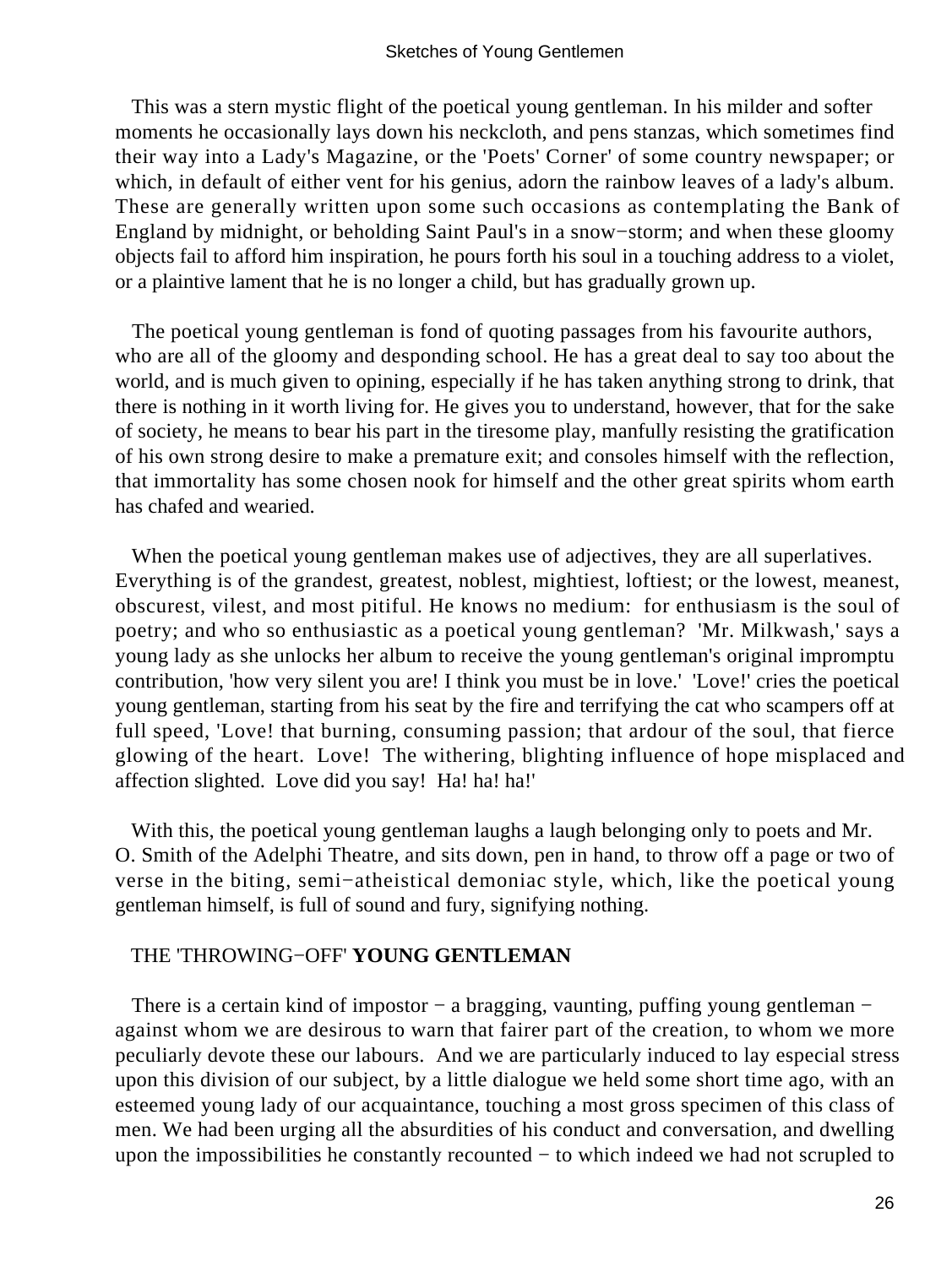prefix a certain hard little word of one syllable and three letters − when our fair friend, unable to maintain the contest any longer, reluctantly cried, 'Well; he certainly has a habit of throwing−off, but then − ' What then? Throw him off yourself, said we. And so she did, but not at our instance, for other reasons appeared, and it might have been better if she had done so at first.

 The throwing−off young gentleman has so often a father possessed of vast property in some remote district of Ireland, that we look with some suspicion upon all young gentlemen who volunteer this description of themselves. The deceased grandfather of the throwing−off young gentleman was a man of immense possessions, and untold wealth; the throwing−off young gentleman remembers, as well as if it were only yesterday, the deceased baronet's library, with its long rows of scarce and valuable books in superbly embossed bindings, arranged in cases, reaching from the lofty ceiling to the oaken floor; and the fine antique chairs and tables, and the noble old castle of Ballykillbabaloo, with its splendid prospect of hill and dale, and wood, and rich wild scenery, and the fine hunting stables and the spacious court−yards, 'and − and − everything upon the same magnificent scale,' says the throwing−off young gentleman, 'princely; quite princely. Ah!' And he sighs as if mourning over the fallen fortunes of his noble house.

The throwing–off young gentleman is a universal genius; at walking, running, rowing, swimming, and skating, he is unrivalled; at all games of chance or skill, at hunting, shooting, fishing, riding, driving, or amateur theatricals, no one can touch him − that is **COULD** not, because he gives you carefully to understand, lest there should be any opportunity of testing his skill, that he is quite out of practice just now, and has been for some years. If you mention any beautiful girl of your common acquaintance in his hearing, the throwing−off young gentleman starts, smiles, and begs you not to mind him, for it was quite involuntary: people do say indeed that they were once engaged, but no − although she is a very fine girl, he was so situated at that time that he couldn't possibly encourage the − 'but it's of no use talking about it!' he adds, interrupting himself. 'She has got over it now, and I firmly hope and trust is happy.' With this benevolent aspiration he nods his head in a mysterious manner, and whistling the first part of some popular air, thinks perhaps it will be better to change the subject.

There is another great characteristic of the throwing–off young gentleman, which is, that he 'happens to be acquainted' with a most extraordinary variety of people in all parts of the world. Thus in all disputed questions, when the throwing−off young gentleman has no argument to bring forward, he invariably happens to be acquainted with some distant person, intimately connected with the subject, whose testimony decides the point against you, to the great − may we say it − to the great admiration of three young ladies out of every four, who consider the throwing−off young gentleman a very highly−connected young man, and a most charming person.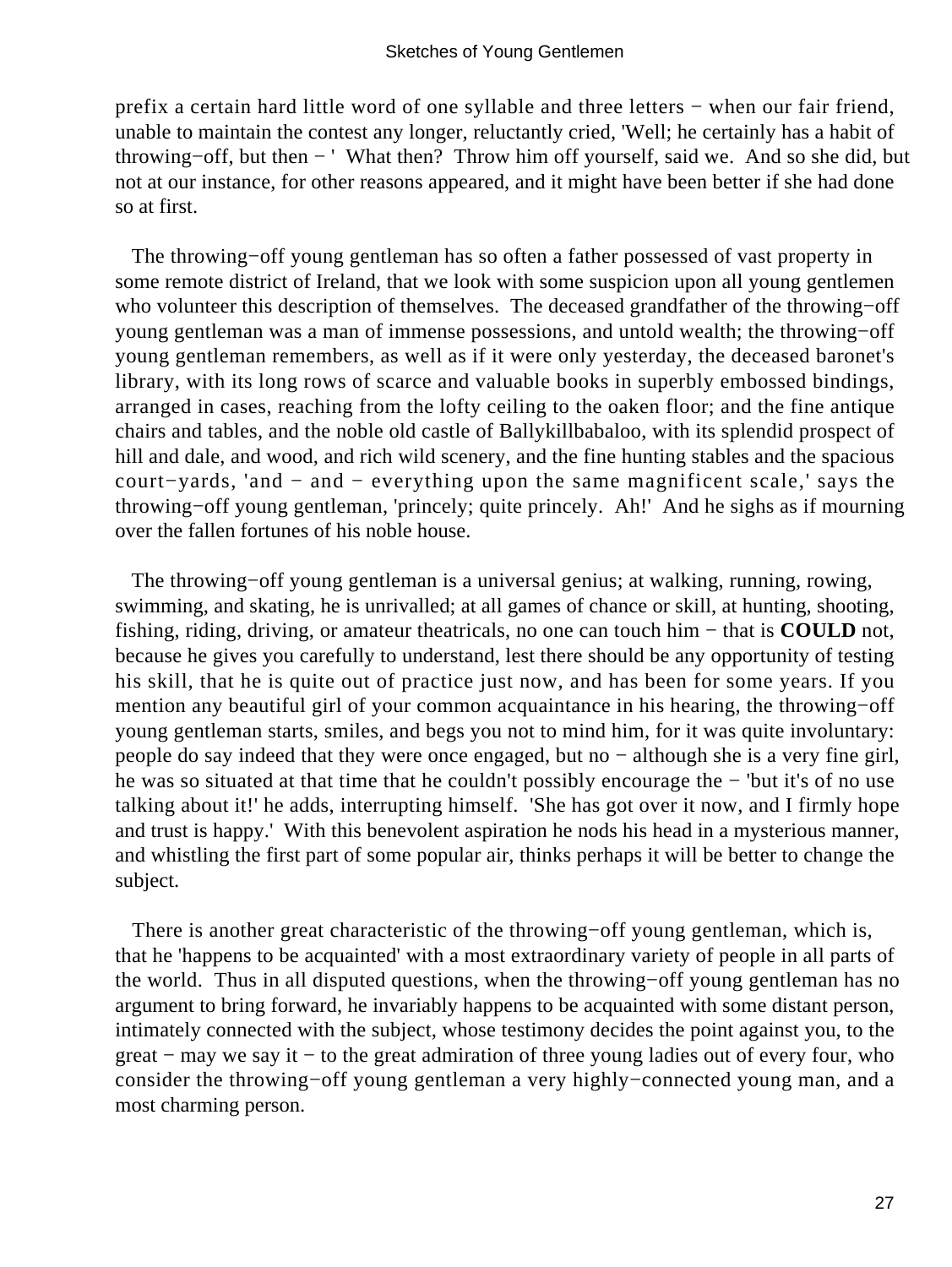Sometimes the throwing−off young gentleman happens to look in upon a little family circle of young ladies who are quietly spending the evening together, and then indeed is he at the very height and summit of his glory; for it is to be observed that he by no means shines to equal advantage in the presence of men as in the society of over−credulous young ladies, which is his proper element. It is delightful to hear the number of pretty things the throwing−off young gentleman gives utterance to, during tea, and still more so to observe the ease with which, from long practice and study, he delicately blends one compliment to a lady with two for himself. 'Did you ever see a more lovely blue than this flower, Mr. Caveton?' asks a young lady who, truth to tell, is rather smitten with the throwing−off young gentleman. 'Never,' he replies, bending over the object of admiration, 'never but in your eyes.' 'Oh, Mr. Caveton,' cries the young lady, blushing of course. 'Indeed I speak the truth,' replies the throwing−off young gentleman, 'I never saw any approach to them. I used to think my cousin's blue eyes lovely, but they grow dim and colourless beside yours.' 'Oh! a beautiful cousin, Mr. Caveton!' replies the young lady, with that perfect artlessness which is the distinguishing characteristic of all young ladies; 'an affair, of course.' 'No; indeed, indeed you wrong me,' rejoins the throwing−off young gentleman with great energy. 'I fervently hope that her attachment towards me may be nothing but the natural result of our close intimacy in childhood, and that in change of scene and among new faces she may soon overcome it. I love her! Think not so meanly of me, Miss Lowfield, I beseech, as to suppose that title, lands, riches, and beauty, can influence MY choice. The heart, the heart, Miss Lowfield.' Here the throwing−off young gentleman sinks his voice to a still lower whisper; and the young lady duly proclaims to all the other young ladies when they go up−stairs, to put their bonnets on, that Mr. Caveton's relations are all immensely rich, and that he is hopelessly beloved by title, lands, riches, and beauty.

 We have seen a throwing−off young gentleman who, to our certain knowledge, was innocent of a note of music, and scarcely able to recognise a tune by ear, volunteer a Spanish air upon the guitar when he had previously satisfied himself that there was not such an instrument within a mile of the house.

 We have heard another throwing−off young gentleman, after striking a note or two upon the piano, and accompanying it correctly (by dint of laborious practice) with his voice, assure a circle of wondering listeners that so acute was his ear that he was wholly unable to sing out of tune, let him try as he would. We have lived to witness the unmasking of another throwing−off young gentleman, who went out a visiting in a military cap with a gold band and tassel, and who, after passing successfully for a captain and being lauded to the skies for his red whiskers, his bravery, his soldierly bearing and his pride, turned out to be the dishonest son of an honest linen−draper in a small country town, and whom, if it were not for this fortunate exposure, we should not yet despair of encountering as the fortunate husband of some rich heiress. Ladies, ladies, the throwing−off young gentlemen are often swindlers, and always fools. So pray you avoid them.

#### THE **YOUNG LADIES' YOUNG GENTLEMAN**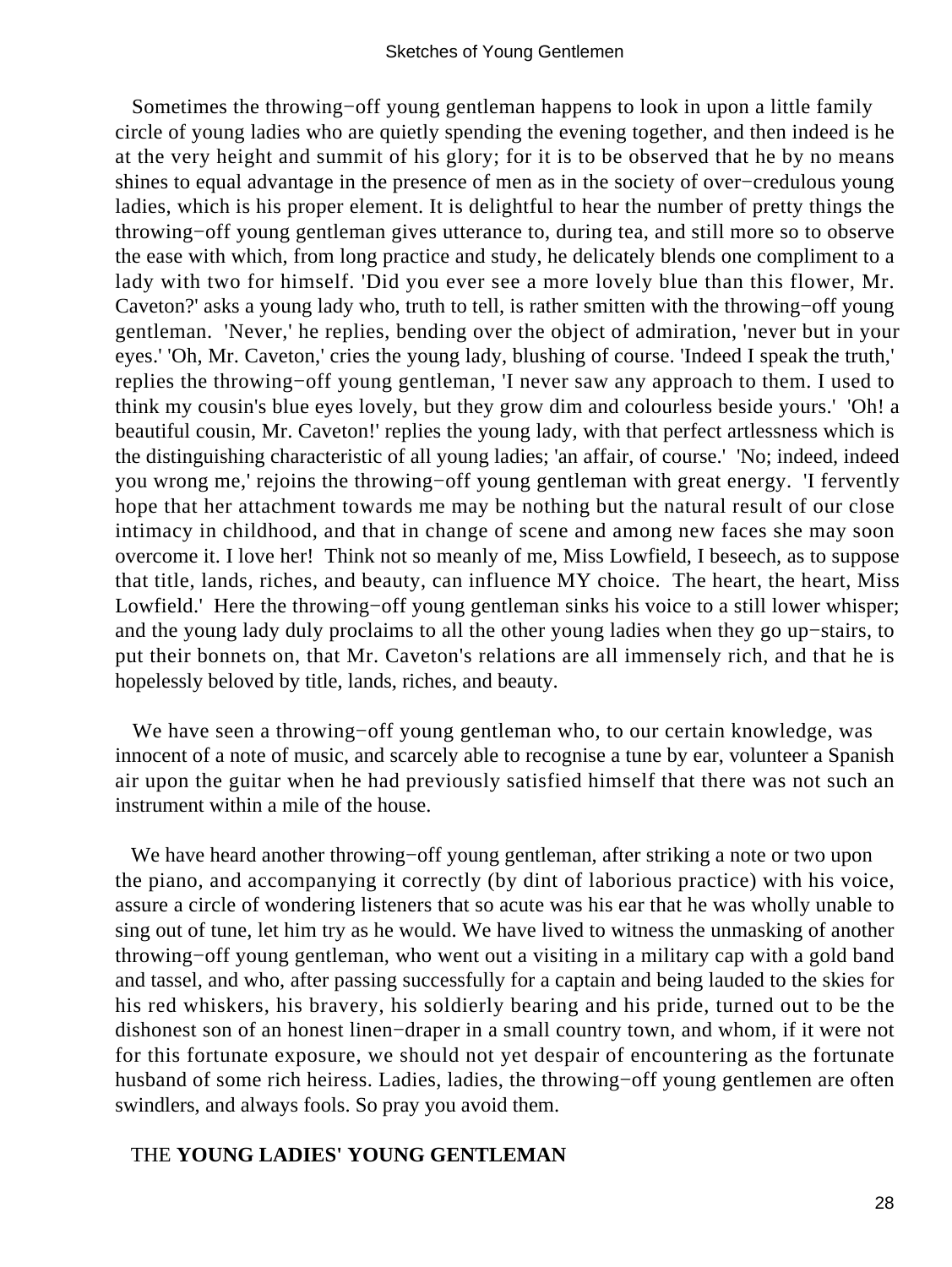This young gentleman has several titles. Some young ladies consider him 'a nice young man,' others 'a fine young man,' others 'quite a lady's man,' others 'a handsome man,' others 'a remarkably good−looking young man.' With some young ladies he is 'a perfect angel,' and with others 'quite a love.' He is likewise a charming creature, a duck, and a dear.

 The young ladies' young gentleman has usually a fresh colour and very white teeth, which latter articles, of course, he displays on every possible opportunity. He has brown or black hair, and whiskers of the same, if possible; but a slight tinge of red, or the hue which is vulgarly known as **SANDY,** is not considered an objection. If his head and face be large, his nose prominent, and his figure square, he is an uncommonly fine young man, and worshipped accordingly. Should his whiskers meet beneath his chin, so much the better, though this is not absolutely insisted on; but he must wear an under−waistcoat, and smile constantly.

 There was a great party got up by some party−loving friends of ours last summer, to go and dine in Epping Forest. As we hold that such wild expeditions should never be indulged in, save by people of the smallest means, who have no dinner at home, we should indubitably have excused ourself from attending, if we had not recollected that the projectors of the excursion were always accompanied on such occasions by a choice sample of the young ladies' young gentleman, whom we were very anxious to have an opportunity of meeting. This determined us, and we went.

We were to make for Chigwell in four glass coaches, each with a trifling company of six or eight inside, and a little boy belonging to the projectors on the box − and to start from the residence of the projectors, Woburn−place, Russell−square, at half−past ten precisely. We arrived at the place of rendezvous at the appointed time, and found the glass coaches and the little boys quite ready, and divers young ladies and young gentlemen looking anxiously over the breakfast−parlour blinds, who appeared by no means so much gratified by our approach as we might have expected, but evidently wished we had been somebody else. Observing that our arrival in lieu of the unknown occasioned some disappointment, we ventured to inquire who was yet to come, when we found from the hasty reply of a dozen voices, that it was no other than the young ladies' young gentleman.

 'I cannot imagine,' said the mamma, 'what has become of Mr. Balim − always so punctual, always so pleasant and agreeable. I am sure I can−NOT think.' As these last words were uttered in that measured, emphatic manner which painfully announces that the speaker has not quite made up his or her mind what to say, but is determined to talk on nevertheless, the eldest daughter took up the subject, and hoped no accident had happened to Mr. Balim, upon which there was a general chorus of 'Dear Mr. Balim!' and one young lady, more adventurous than the rest, proposed that an express should be straightway sent to dear Mr. Balim's lodgings. This, however, the papa resolutely opposed, observing, in what a short young lady behind us termed 'quite a bearish way,' that if Mr. Balim didn't choose to come, he might stop at home. At this all the daughters raised a murmur of 'Oh pa!' except one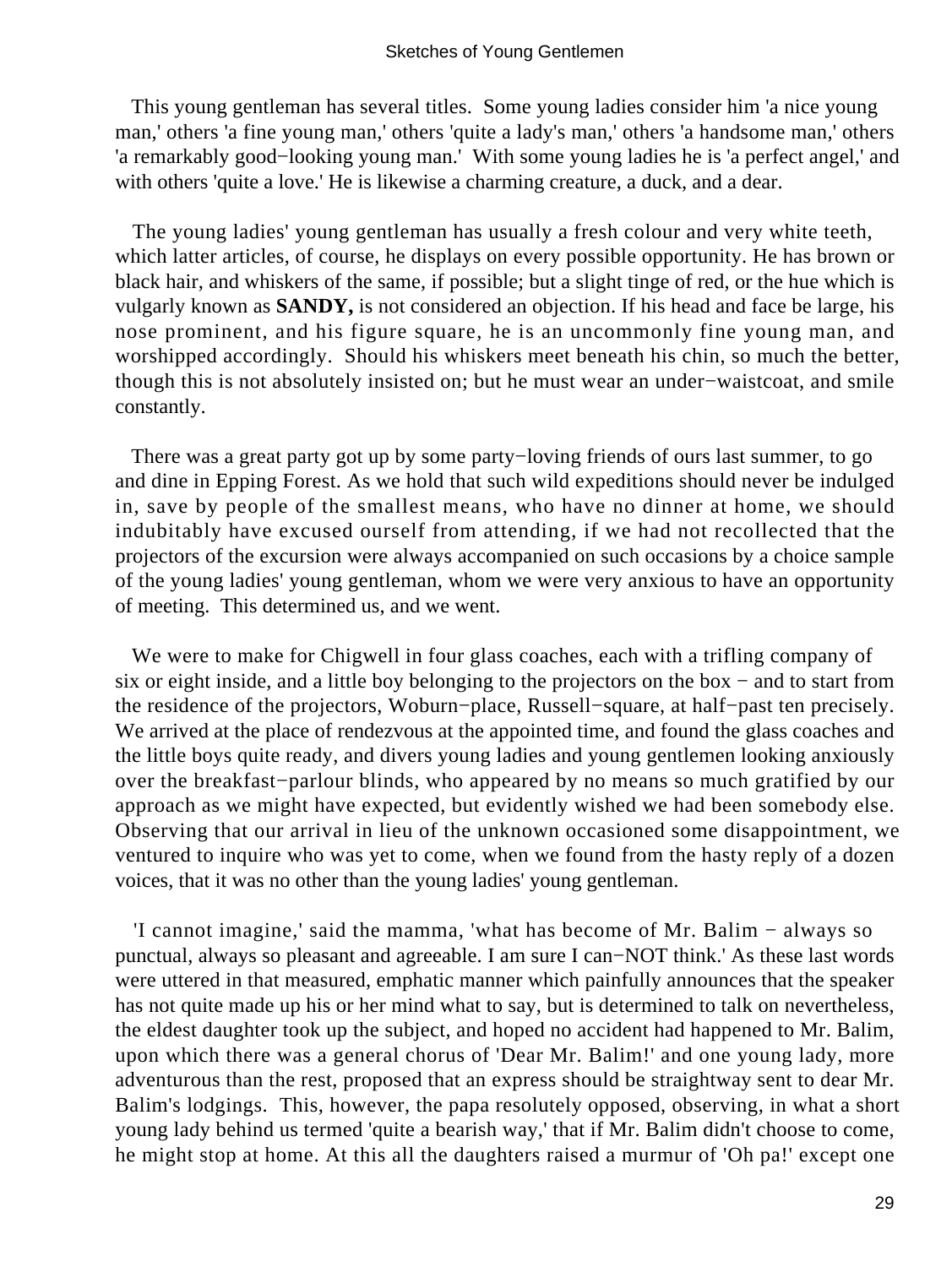sprightly little girl of eight or ten years old, who, taking advantage of a pause in the discourse, remarked, that perhaps Mr. Balim might have been married that morning − for which impertinent suggestion she was summarily ejected from the room by her eldest sister.

 We were all in a state of great mortification and uneasiness, when one of the little boys, running into the room as airily as little boys usually run who have an unlimited allowance of animal food in the holidays, and keep their hands constantly forced down to the bottoms of very deep trouser−pockets when they take exercise, joyfully announced that Mr. Balim was at that moment coming up the street in a hackney−cab; and the intelligence was confirmed beyond all doubt a minute afterwards by the entry of Mr. Balim himself, who was received with repeated cries of 'Where have you been, you naughty creature?' whereunto the naughty creature replied, that he had been in bed, in consequence of a late party the night before, and had only just risen. The acknowledgment awakened a variety of agonizing fears that he had taken no breakfast; which appearing after a slight cross−examination to be the real state of the case, breakfast for one was immediately ordered, notwithstanding Mr. Balim's repeated protestations that he couldn't think of it. He did think of it though, and thought better of it too, for he made a remarkably good meal when it came, and was assiduously served by a select knot of young ladies. It was quite delightful to see how he ate and drank, while one pair of fair hands poured out his coffee, and another put in the sugar, and another the milk; the rest of the company ever and anon casting angry glances at their watches, and the glass coaches, − and the little boys looking on in an agony of apprehension lest it should begin to rain before we set out; it might have rained all day, after we were once too far to turn back again, and welcome, for aught they cared.

 However, the cavalcade moved at length, every coachman being accommodated with a hamper between his legs something larger than a wheelbarrow; and the company being packed as closely as they possibly could in the carriages, 'according,' as one married lady observed, 'to the immemorial custom, which was half the diversion of gipsy parties.' Thinking it very likely it might be (we have never been able to discover the other half), we submitted to be stowed away with a cheerful aspect, and were fortunate enough to occupy one corner of a coach in which were one old lady, four young ladies, and the renowned Mr. Balim the young ladies' young gentleman.

 We were no sooner fairly off, than the young ladies' young gentleman hummed a fragment of an air, which induced a young lady to inquire whether he had danced to that the night before. 'By Heaven, then, I did,' replied the young gentleman, 'and with a lovely heiress; a superb creature, with twenty thousand pounds.' 'You seem rather struck,' observed another young lady. ''Gad she was a sweet creature,' returned the young gentleman, arranging his hair. 'Of course SHE was struck too?' inquired the first young lady. 'How can you ask, love?' interposed the second; 'could she fail to be?' 'Well, honestly I think she was,' observed the young gentleman. At this point of the dialogue, the young lady who had spoken first, and who sat on the young gentleman's right, struck him a severe blow on the arm with a rosebud, and said he was a vain man − whereupon the young gentleman insisted on having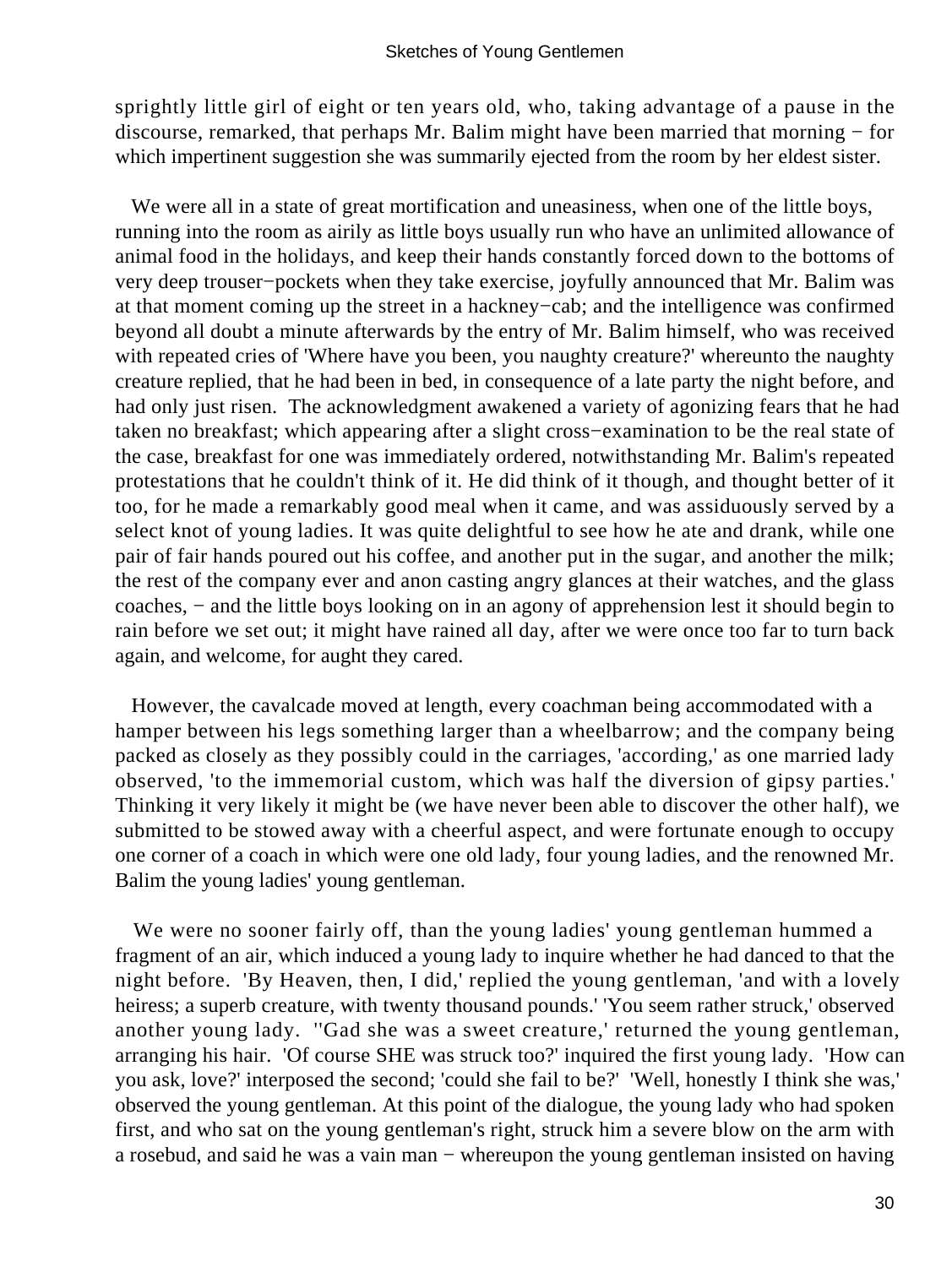the rosebud, and the young lady appealing for help to the other young ladies, a charming struggle ensued, terminating in the victory of the young gentleman, and the capture of the rosebud. This little skirmish over, the married lady, who was the mother of the rosebud, smiled sweetly upon the young gentleman, and accused him of being a flirt; the young gentleman pleading not guilty, a most interesting discussion took place upon the important point whether the young gentleman was a flirt or not, which being an agreeable conversation of a light kind, lasted a considerable time. At length, a short silence occurring, the young ladies on either side of the young gentleman fell suddenly fast asleep; and the young gentleman, winking upon us to preserve silence, won a pair of gloves from each, thereby causing them to wake with equal suddenness and to scream very loud. The lively conversation to which this pleasantry gave rise, lasted for the remainder of the ride, and would have eked out a much longer one.

We dined rather more comfortably than people usually do under such circumstances, nothing having been left behind but the cork−screw and the bread. The married gentlemen were unusually thirsty, which they attributed to the heat of the weather; the little boys ate to inconvenience; mammas were very jovial, and their daughters very fascinating; and the attendants being well−behaved men, got exceedingly drunk at a respectful distance.

 We had our eye on Mr. Balim at dinner−time, and perceived that he flourished wonderfully, being still surrounded by a little group of young ladies, who listened to him as an oracle, while he ate from their plates and drank from their glasses in a manner truly captivating from its excessive playfulness. His conversation, too, was exceedingly brilliant. In fact, one elderly lady assured us, that in the course of a little lively **BADINAGE** on the subject of ladies' dresses, he had evinced as much knowledge as if he had been born and bred a milliner.

 As such of the fat people who did not happen to fall asleep after dinner entered upon a most vigorous game at ball, we slipped away alone into a thicker part of the wood, hoping to fall in with Mr. Balim, the greater part of the young people having dropped off in twos and threes and the young ladies' young gentleman among them. Nor were we disappointed, for we had not walked far, when, peeping through the trees, we discovered him before us, and truly it was a pleasant thing to contemplate his greatness.

 The young ladies' young gentleman was seated upon the ground, at the feet of a few young ladies who were reclining on a bank; he was so profusely decked with scarfs, ribands, flowers, and other pretty spoils, that he looked like a lamb − or perhaps a calf would be a better simile − adorned for the sacrifice. One young lady supported a parasol over his interesting head, another held his hat, and a third his neck−cloth, which in romantic fashion he had thrown off; the young gentleman himself, with his hand upon his breast, and his face moulded into an expression of the most honeyed sweetness, was warbling forth some choice specimens of vocal music in praise of female loveliness, in a style so exquisitely perfect, that we burst into an involuntary shout of laughter, and made a hasty retreat.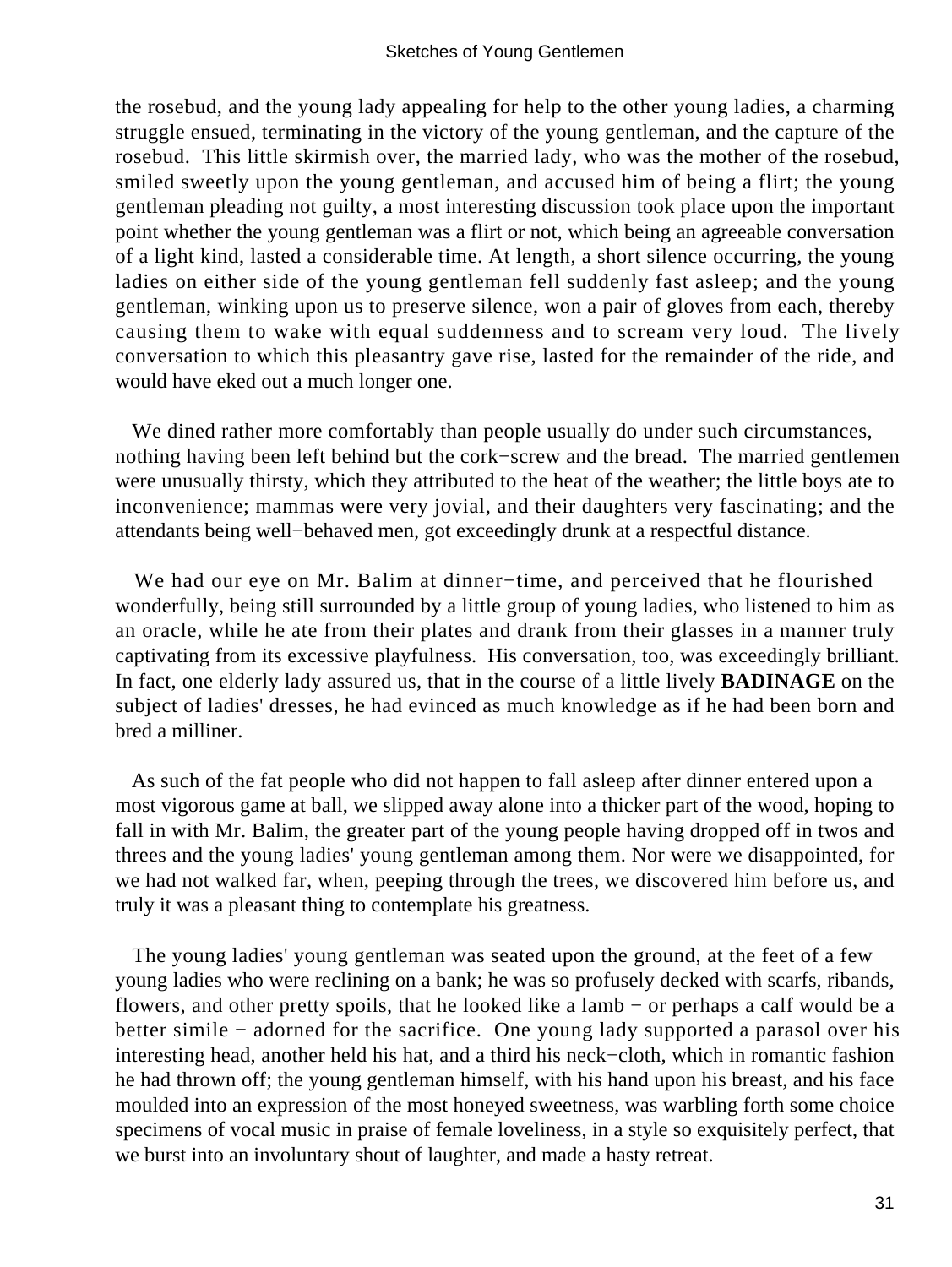What charming fellows these young ladies' young gentlemen are! Ducks, dears, loves, angels, are all terms inadequate to express their merit. They are such amazingly, uncommonly, wonderfully, nice men.

#### **CONCLUSION**

 As we have placed before the young ladies so many specimens of young gentlemen, and have also in the dedication of this volume given them to understand how much we reverence and admire their numerous virtues and perfections; as we have given them such strong reasons to treat us with confidence, and to banish, in our case, all that reserve and distrust of the male sex which, as a point of general behaviour, they cannot do better than preserve and maintain − we say, as we have done all this, we feel that now, when we have arrived at the close of our task, they may naturally press upon us the inquiry, what particular description of young gentlemen we can conscientiously recommend.

 Here we are at a loss. We look over our list, and can neither recommend the bashful young gentleman, nor the out−and−out young gentleman, nor the very friendly young gentleman, nor the military young gentleman, nor the political young gentleman, nor the domestic young gentleman, nor the censorious young gentleman, nor the funny young gentleman, nor the theatrical young gentleman, nor the poetical young gentleman, nor the throwing−off young gentleman, nor the young ladies' young gentleman.

 As there are some good points about many of them, which still are not sufficiently numerous to render any one among them eligible, as a whole, our respectful advice to the young ladies is, to seek for a young gentleman who unites in himself the best qualities of all, and the worst weaknesses of none, and to lead him forthwith to the hymeneal altar, whether he will or no. And to the young lady who secures him, we beg to tender one short fragment of matrimonial advice, selected from many sound passages of a similar tendency, to be found in a letter written by Dean Swift to a young lady on her marriage.

 'The grand affair of your life will be, to gain and preserve the esteem of your husband. Neither good−nature nor virtue will suffer him to **ESTEEM** you against his judgment; and although he is not capable of using you ill, yet you will in time grow a thing indifferent and perhaps contemptible; unless you can supply the loss of youth and beauty with more durable qualities. You have but a very few years to be young and handsome in the eyes of the world; and as few months to be so in the eyes of a husband who is not a fool; for I hope you do not still dream of charms and raptures, which marriage ever did, and ever will, put a sudden end to.'

 From the anxiety we express for the proper behaviour of the fortunate lady after marriage, it may possibly be inferred that the young gentleman to whom we have so delicately alluded, is no other than ourself. Without in any way committing ourself upon this point, we have merely to observe, that we are ready to receive sealed offers containing a full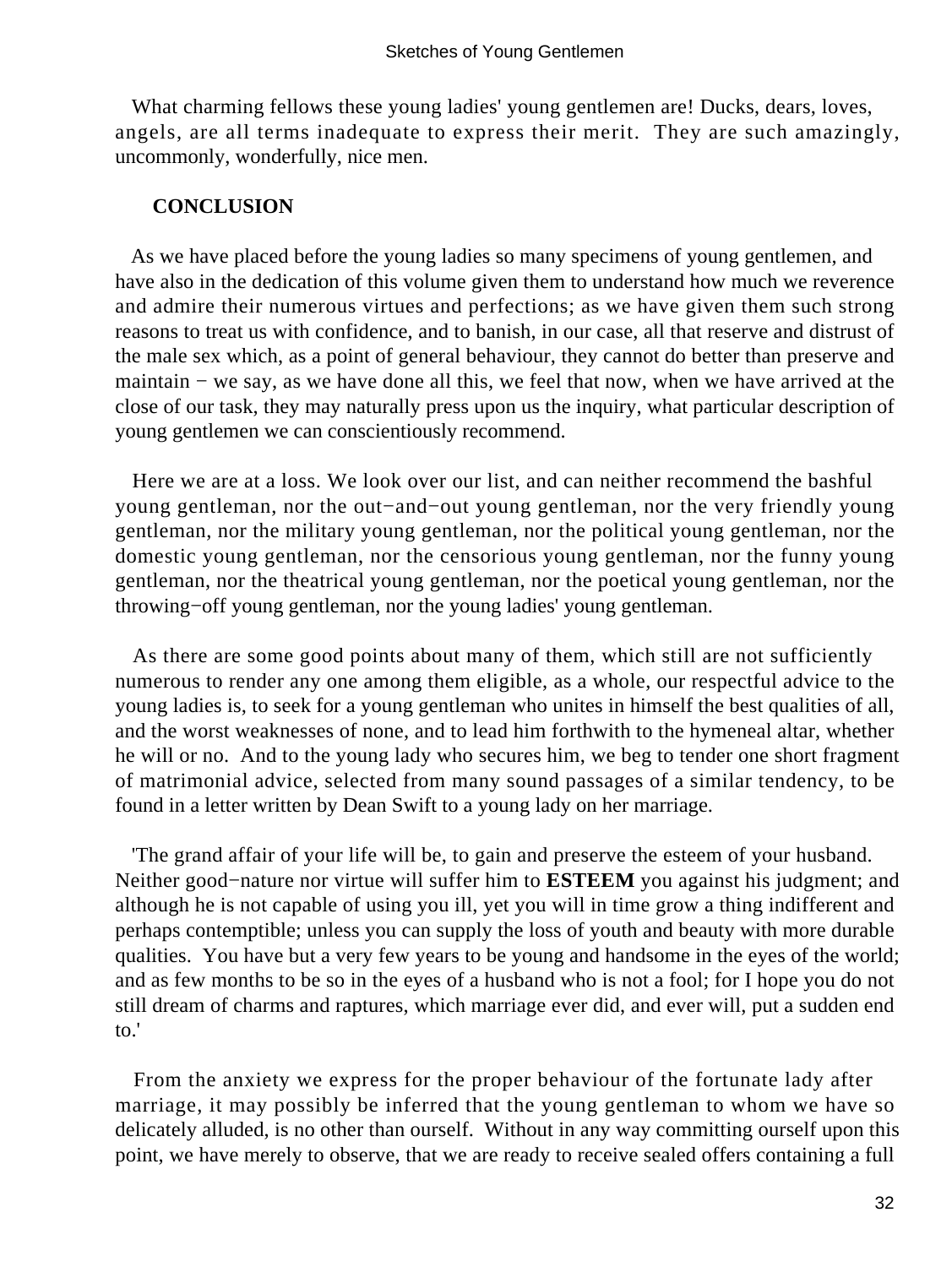specification of age, temper, appearance, and condition; but we beg it to be distinctly understood that we do not pledge ourself to accept the highest bidder.

 These offers may be forwarded to the Publishers, Messrs. Chapman and Hall, London; to whom all pieces of plate and other testimonials of approbation from the young ladies generally, are respectfully requested to be addressed.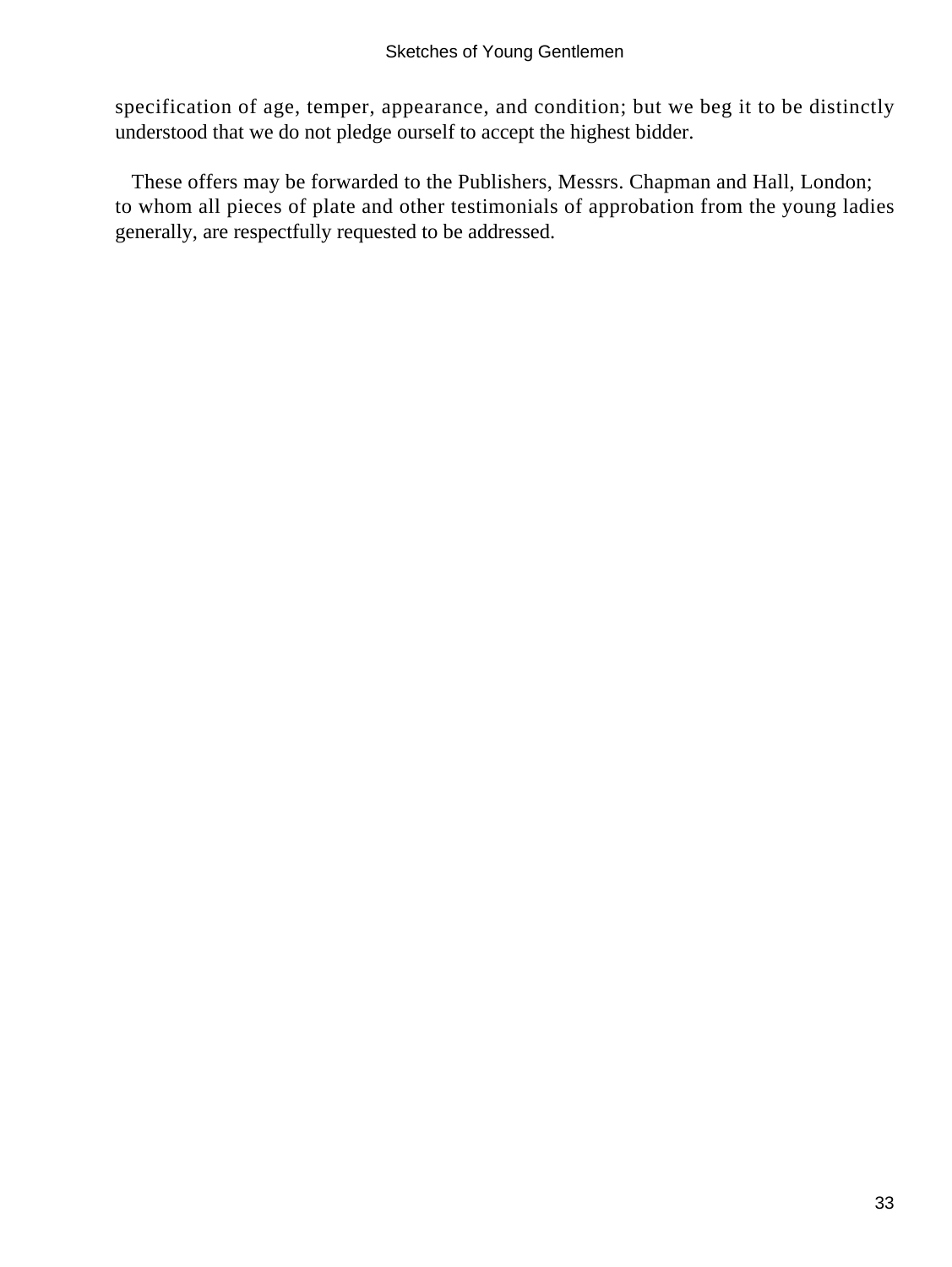Sketches of Young Gentlemen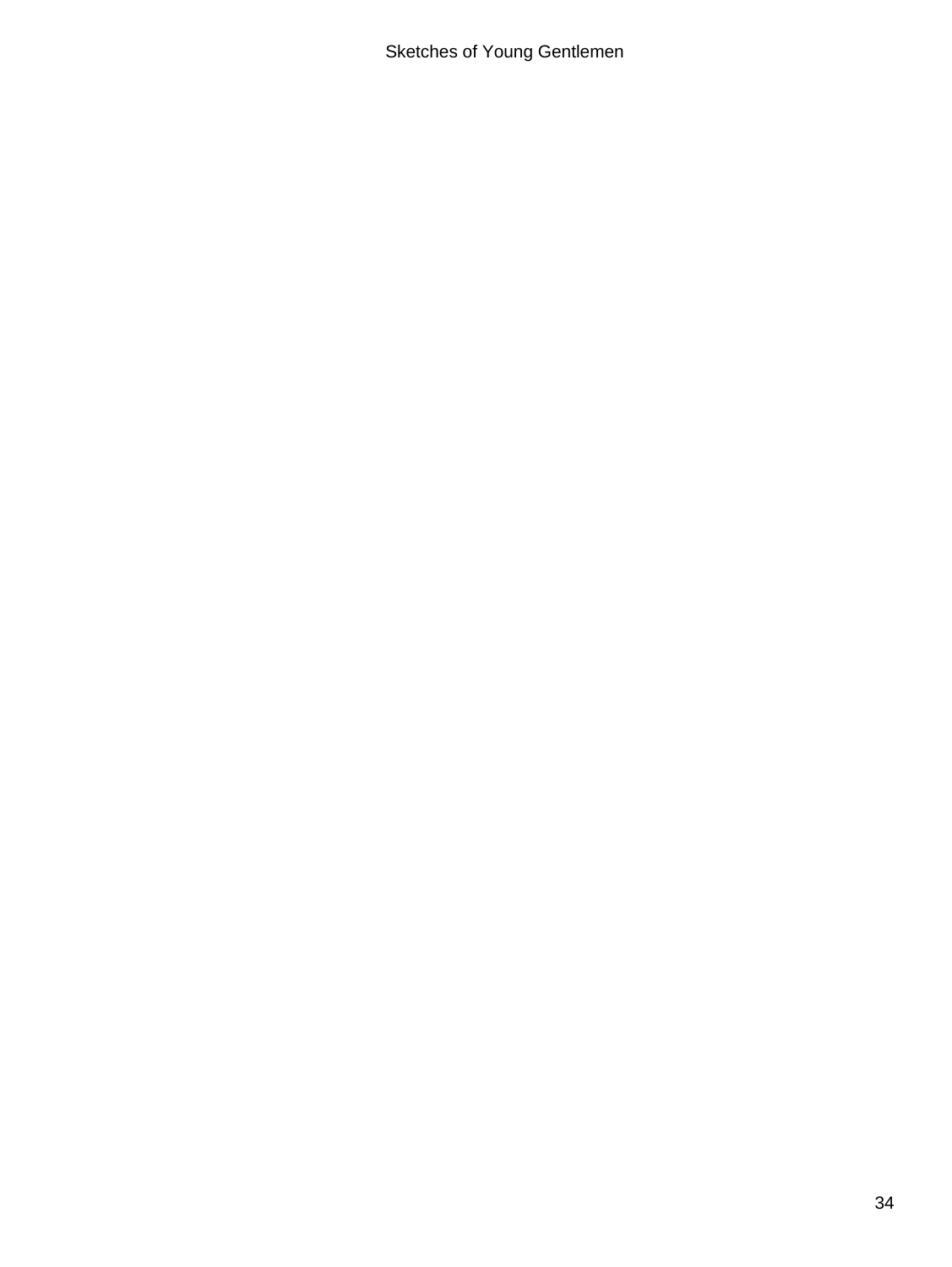# <span id="page-35-0"></span>**You are reading a Phoenix Edition:**

It was converted from clean and standard xhtml/xml files. It uses metatags to identify content, and other data. The available resources specific to each ebook format were used to give the reader a pleasant reading experience.

More detais available at Phoenix−Library.org website.

Any suggestion that helps us to improve these editions are welcome.

**The Phoenix−Library Team**